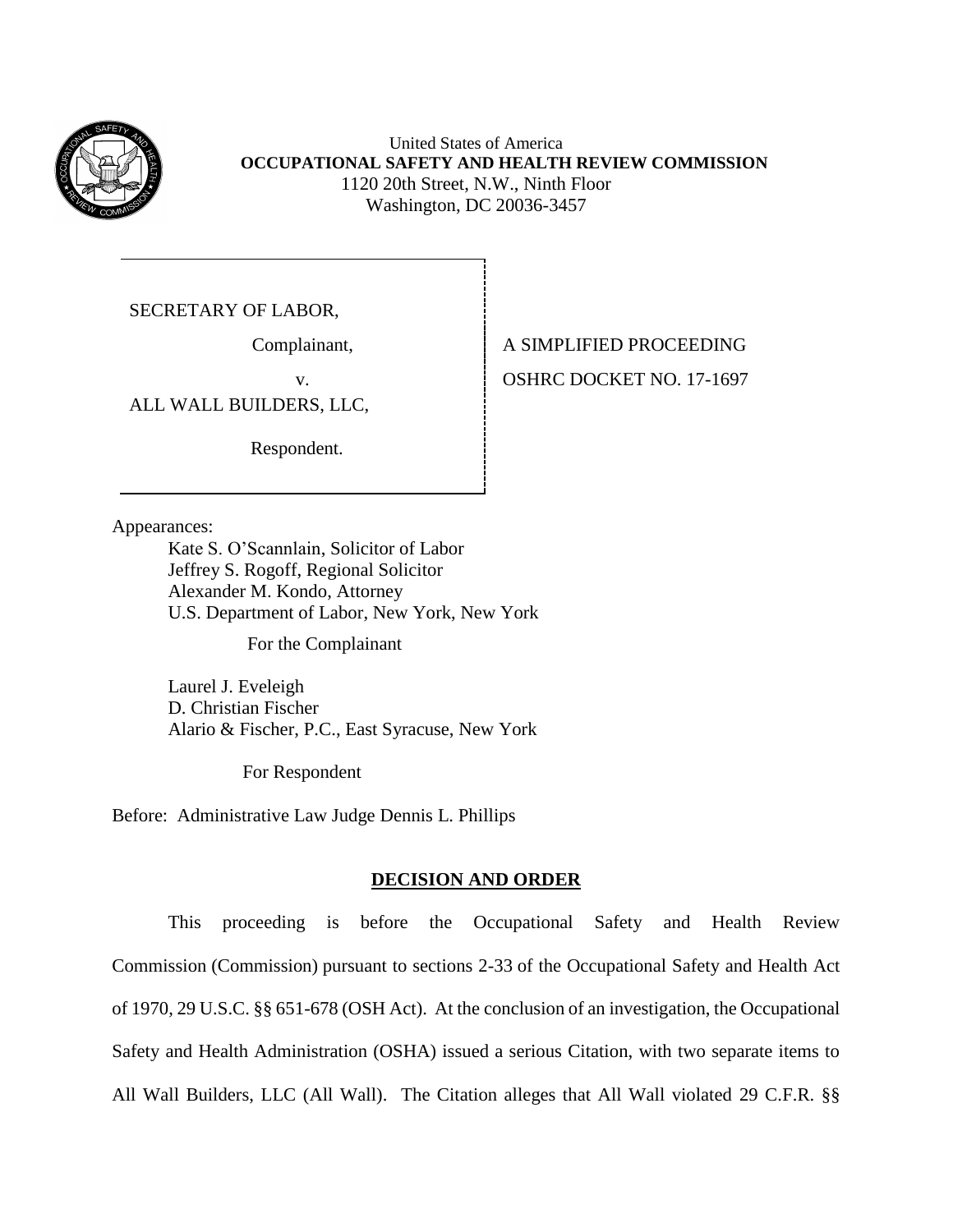1926.501(b)(1), 1926.1053(b)(1), and proposes a total of \$7,244 in penalties. All Wall filed a timely notice of contest, bringing this matter before the Commission.

This matter was assigned to the Simplified Proceedings docket, pursuant to Commission Rules of Procedure Rules 201-203, 29 C.F.R. §§ 2200.201-203. (Tr. 10-11.) As such, neither a complaint nor an answer was required, and none was filed. A Joint Pretrial Statement (Jt. Pre-Hr'g) was filed on April 2, 2018. A hearing was held in Syracuse, New York on April 27, 2018. Both parties filed post-hearing briefs and post-hearing reply briefs. For the reasons set forth below, the Court affirms both items in the Citation.

### **JURISDICTION**

All Wall admits that, as of the date of the alleged violations, it was an employer engaged in business affecting commerce within the meaning of section  $3(5)$  of the OSH Act.<sup>1</sup> (Jt. Pre-Hr'g at ¶¶ 1-4.) Based upon the record, the Court finds that at all relevant times All Wall was engaged in a business affecting commerce and was an employer within the meaning of sections 3(3) and

 $\overline{a}$ 

(Jt. Pre-Hr'g at  $\P$ [1-4.)

 $<sup>1</sup>$  The parties stipulated that:</sup>

<sup>1.</sup> Jurisdiction of this action, OSHRC Docket No. 17-1697, is conferred upon the Occupational Safety and Health Review Commission by section 10(c) of the Occupational Safety and Health Act of 1970 (84 Stat. 1590, 29 U.S.C.§ 651, *et seq*.) (the Act).

<sup>2.</sup> The Respondent, All Wall Builders LLC, a limited liability company organized under the laws of the State of New York and doing business in the State of New York, maintaining its principal office and place of business at 8 Adler Drive, Suite #2, East Syracuse NY 13057, is and at all time hereinafter mentioned was engaged in the business of commercial construction, and related activities.

<sup>3.</sup> The Respondent was and is engaged in business that affects commerce within sections 3(3) and 3(5) of the Act, and is an employer within the meaning of section 3(5) of the Act.

<sup>4.</sup> Some of the materials and supplies used by Respondent during the relevant times originated and/or were shipped from outside the State of New York.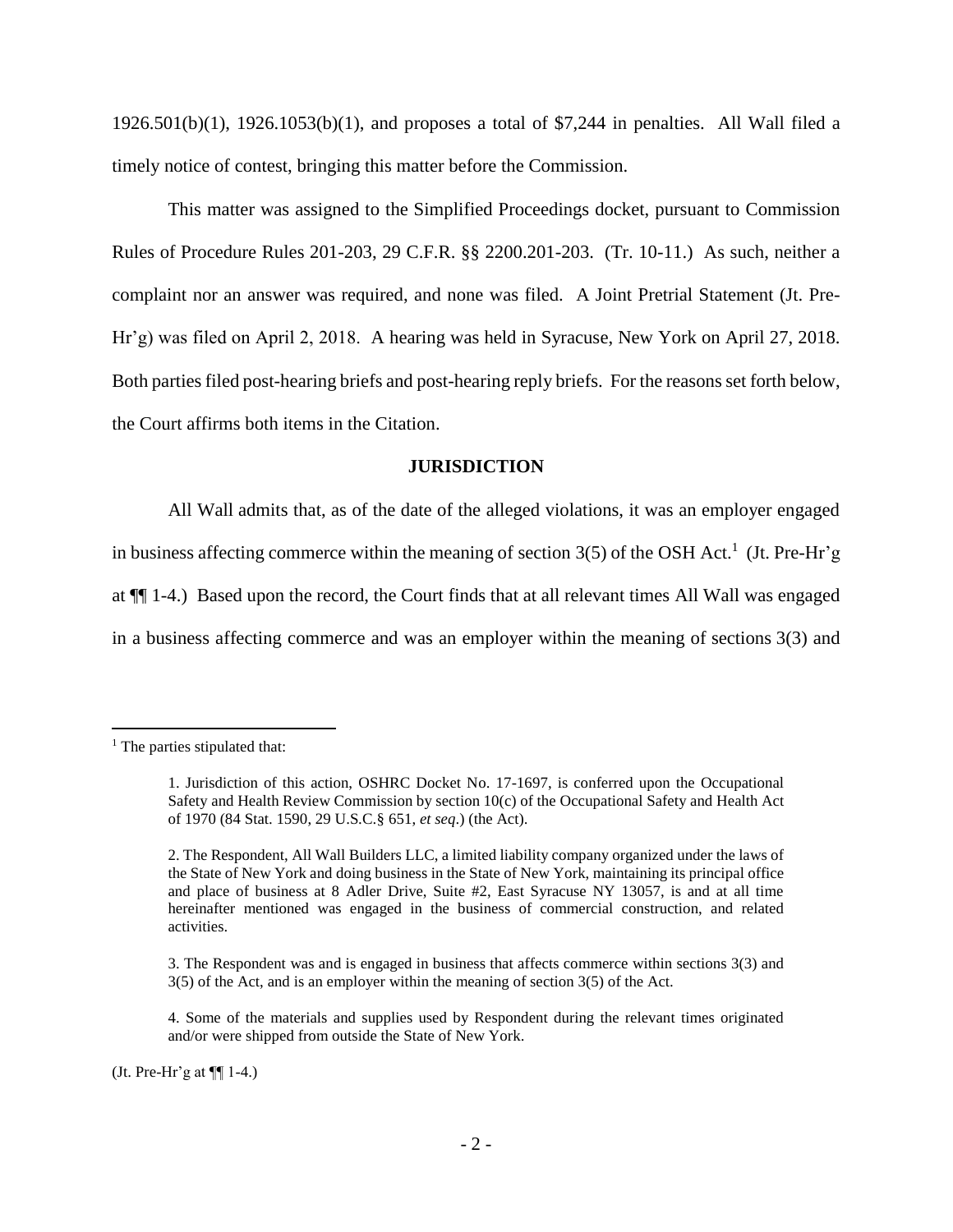3(5) of the OSH Act. The Court concludes the Commission has jurisdiction over the parties and subject matter in this case. *Id.*

#### **BACKGROUND**

All Wall, along with at least one other contractor, Mulvey Construction, was retained for a construction project at 95 Beaver Street, Cooperstown, NY 13326 (the Worksite).<sup>2</sup> (Tr. 56, 152.) At the time of the inspection, five All Wall employees were present at the site, including the President and a foreman. (Tr. 95, 153-54.) The employees were installing metal trusses on the building roof.<sup>3</sup> (Tr. 22; Ex. 4.)

On August 29, 2017, at about 11:20 a.m., an OSHA Safety Compliance Officer, Dominick DeSimone Jr. (CO), was traveling by the Worksite in a car when he observed a potential violation of the OSH Act.<sup>4</sup> (Tr. 19-21, 39, 49; Ex. L at 1.) He first parked his car at a store's parking lot across the street from the Worksite. (Tr. 21, 40.) He took a few photographs from that location. (Tr. 29-30, 40-41; Exs. 4-5.) He also took photographs from a parking lot located at the north side of the Worksite. (Tr. 29-30; Ex. 10.) After entering the Worksite, the CO spoke with both All Wall's foreman, Chis Kovack, and the President of All Wall, Carl Westcott. (Tr. 32-34, 168, 172; Jt. Pre-Hr'g at ¶ 5.) Both were performing tasks on the ground level at that time. (Tr. 169-70; Ex. 4 at "H" [Kovack].) Three All Wall carpenter employees were working on the roof; Messrs.

<sup>&</sup>lt;sup>2</sup> The parties stipulated that: "Respondent performed work at CVS, 95 Beaver Street, Cooperstown NY 13326 (the "Worksite"), on, among other dates, August 29, 2017." (Jt. Pre-Hr'g at ¶ 6.) The project entailed the construction of a new CVS Pharmacy with All Wall performing metal truss installation, metal framing, and siding portions of the project as a sub-contractor to Mulvey Construction. The start date for the trusses/framing portion of the project was August 28, 2017. (Tr. 145, 152-53; Ex. L, at 4.) CO DeSimone testified that the citations issued to Mulvey Construction as a result of his August 29, 2017 inspection were identical to those issued to All Wall. (Tr. 56-57, 61.)

<sup>3</sup> The roof was about one hundred feet deep and 85 feet wide. (Tr. 147.)

<sup>4</sup> CO DeSimone has worked for OSHA since December 2000. (Tr. 19.)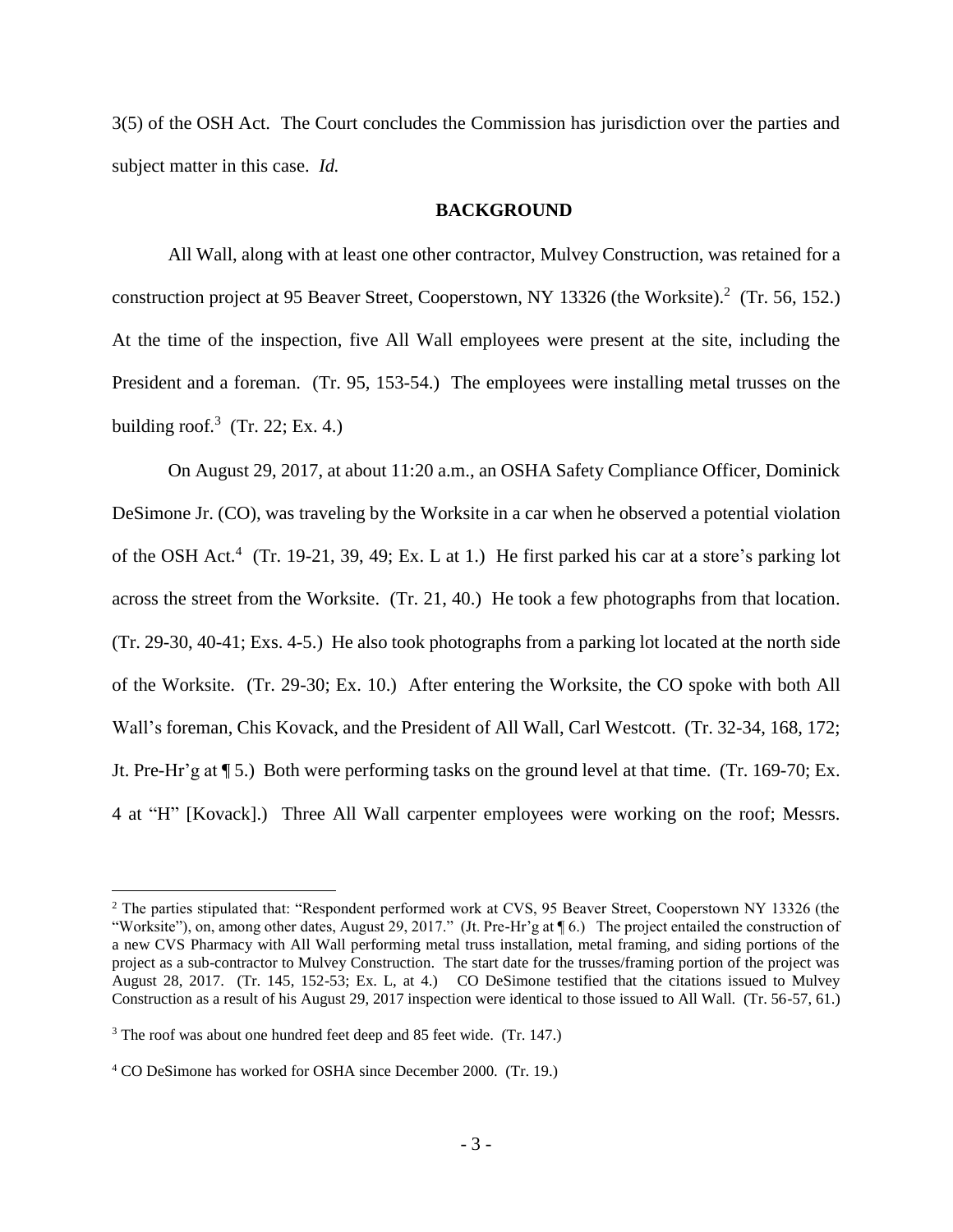Humberto and Roman Vixtha and Rigoberto Juarez. (Tr. 22, 32, 147, 153-54, 169, 207; Exs. 4, 10.) Mr. Westcott told the CO that Foreman Kovack was normally the person that monitors worksite safety, but since he (Mr. Westcott) was operating the lift, he (Mr. Westcott) was in charge that day at the Worksite.<sup>5</sup> (Tr. 34.) CO Desimone then conducted interviews of All Wall employees, who were asked to come down from the roof. (Tr. 34.) He took one last photograph of trusses atop the building just before leaving the Worksite. (Tr. 55-56; Ex. 12.) The CO departed the Worksite at about  $12:35$  p.m. (Tr. 35; Ex. L at 1.)

#### **DISCUSSION**

To establish a violation of a specific OSHA standard, the Secretary must show by a preponderance of the evidence that: (1) the cited standard applies; (2) the terms of the standard were violated; (3) the employer knew, or with the exercise of reasonable diligence could have known, of the violative condition; and (4) one or more employees had access to the cited condition. *Astra Pharm. Prods*., 9 BNA OSHC 2126, 2129 (No. 78-6247, 1981), *aff'd in relevant part,* 681 F.2d 69 (1st Cir. 1982).

# **I. Item 1 – Failure to ensure that employees were protected from fall hazards as required by 29 C.F.R. § 1926.501(b)(1)**

### **A. Applicability, Violation & Exposure**

 $\overline{a}$ 

Citation 1, Item 1 alleges that Respondent failed to ensure that employees were protected from fall hazards as required by 29 C.F.R. § 1926.501(b)(1). That standard requires fall protection for each employee working at a height of greater than six feet:

Each employee on a walking/working surface (horizontal and vertical surface) with an unprotected side or edge which is 6 feet (1.8 m) or more above a lower level

<sup>&</sup>lt;sup>5</sup> Mr. Westcott testified that this was the first job where he worked with Foreman Kovack. Mr. Kovack had not yet "taken all the classes for safety" and Mr. Westcott was still "teaching him at that point." (Tr. 172-73.)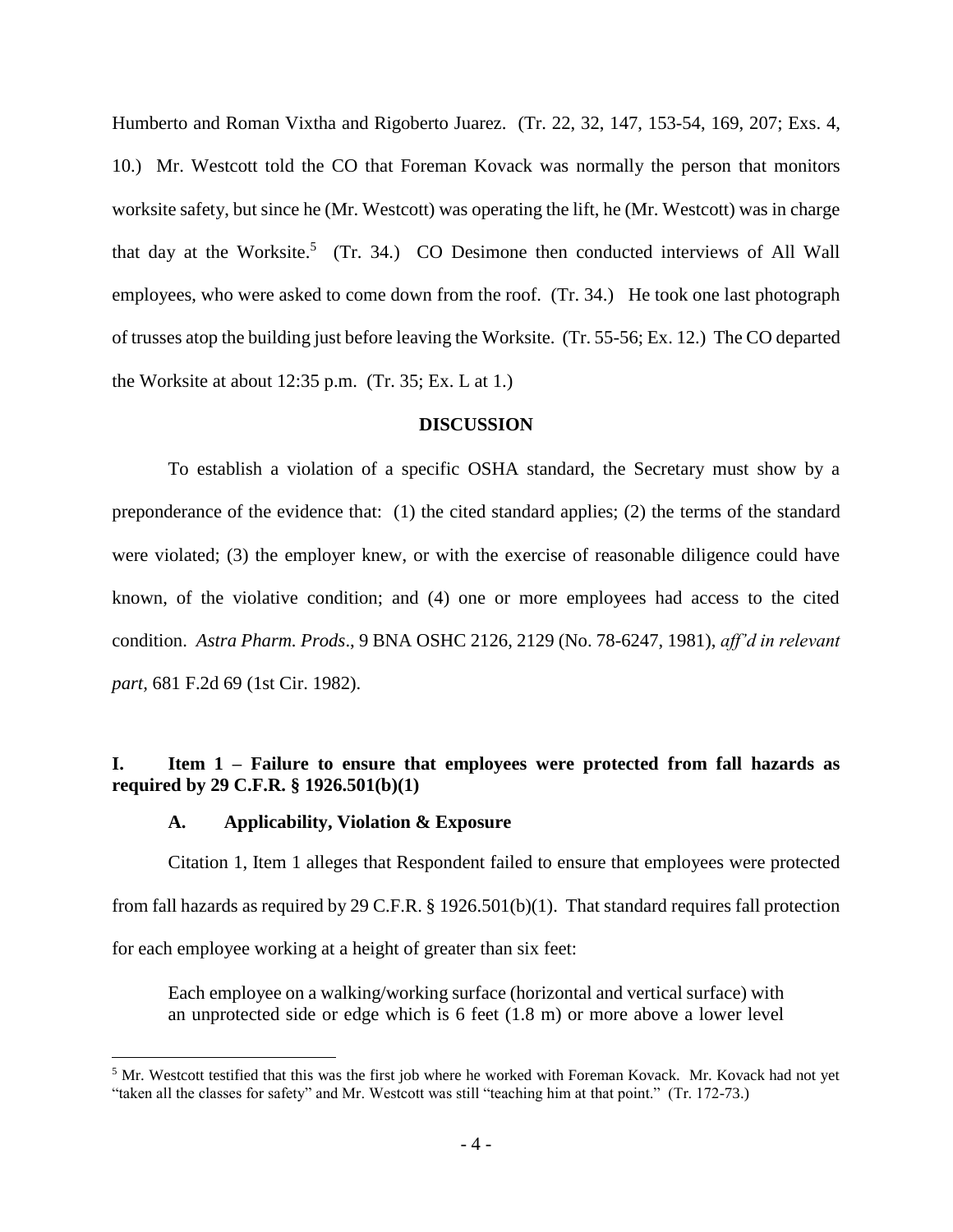shall be protected from falling by the use of guardrail systems, safety net systems, or personal fall arrest systems.

The parties do not dispute the applicability of the cited standard or its violation. Specifically, they stipulated that the roof upon which Respondent's employees were working on August 29, 2017 was more than six feet above a lower level and that employees were not properly using fall protection.<sup>6</sup> (Jt. Pre-Hr'g at  $\P$ [ 10-11; Exs. 5, 7, 10; Sec'y Reply Br. at 2, n. 1.)

These stipulations are consistent with the exhibits, photographic evidence and the testimony of the witnesses. The CO described seeing All Wall employees install metal trusses on the building's roof without wearing fall protection. (Tr. 22, 157; Ex. 4.) The work began with a stack of roof trusses on top of a truck at ground level. (Tr. 154.) The foreman prepared and rigged the trusses before the President of All Wall lifted them to the roof level with a forklift. (Jt. Pre-Hr'g at ¶ 9; Tr. 154-55.) As each truss was lifted, the foreman helped guide it and keep it straight by holding a tag line attached to it. (Tr. 170-71.) An employee on the roof would then come to the immediate edge of the roof to receive the truss. (Tr. 22-25, 166; Ex. 4 at "B" and "C".) From there, the employees would walk the truss to the correct place before fastening it to the roof. (Tr. 22-24, 158, 161-62, 166, 175; Ex. 4.)

There was no guardrail or safety net system in place but there was evidence of equipment for a personal fall arrest system. (Tr. 30, 203.) Personal fall arrest systems require employees to

<sup>&</sup>lt;sup>6</sup> The parties' stipulations include:

<sup>10.</sup> On August 29, 2017, the roof at issue in Citation 1, Item 1, located at the worksite was more than 6 feet above a lower level.

<sup>11.</sup> On August 29, 2017, at least at the time when observed and photographed by OSHA, Respondent's employees were working on the roof at issue in Citation 1, Item 1, performing metal truss installation without properly using fall protection.

<sup>(</sup>Jt. Pre-Hr'g at ¶¶ 10-11.)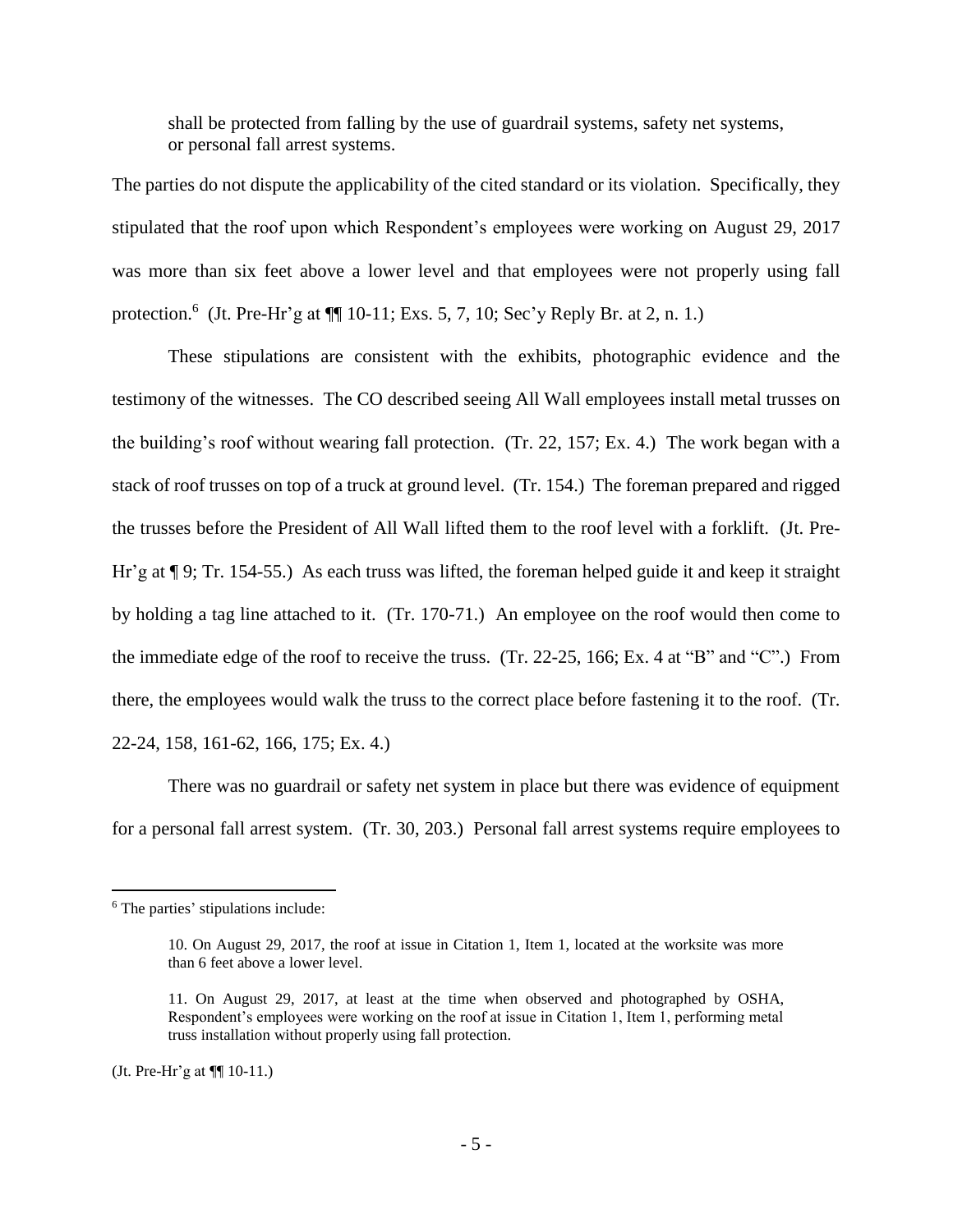wear a harness and then attach the harness to anchor points. (Tr. 146-47.) The employees on the roof assisting with the truss installation process were wearing harnesses. (Tr. 30, 72; Ex. 10.) However, the CO observed that at least two were not tied off to anything, even when they came directly to the roof's edge to receive a truss. (Tr. 27-30, 75; Exs. 5, 7, 10.) The CO also testified that he saw two unconnected employees wearing orange shirts on the roof walking through the trusses toward the north side of the building over the course of an estimated couple of minutes.<sup>7</sup> (Tr. 75). Besides the CO's observations, Humberto Vixtha admitted that there were times that he "probably did" not hook himself back up when he came back to set another truss to the roof's edge, which could be for a matter of minutes. $8$  He acknowledged that there "probably" was a time when he forgot to attach his lanyard to the fall protection system.<sup>9</sup> (Tr. 210-11; Resp't Br. at 5-6.)

The same evidence of the standard's violation also shows that at least two All Wall employees, including Messrs. Humberto Vixtha and Roman Vixtha,<sup>10</sup> were exposed to fall hazards. Respondent does not contest this.<sup>11</sup> (Resp't Br. at 9-12; Exs. 5, 7, 10, L at 10; Tr. 66-69.) Under Commission precedent, the Secretary may show either actual exposure or that it was reasonably

 $7$  Mr. Humberto Vixtha testified that he did not think he needed to be tied off while walking between the trusses as long as he was not closer than 6 feet from the roof's edge. (Tr. 209.)

<sup>&</sup>lt;sup>8</sup> Mr. Westcott testified that picking up a truss and delivering it to the roof took anywhere from fifteen to thirty minutes, depending on what was going on down on the ground. (Tr. 163.)

<sup>9</sup> Absent a legitimate unpreventable employee misconduct defense, which is not present here, a worker forgetting to hook up his lanyard where a supervisor has actual or constructive knowledge of the violation is not a credible defense to the cited standard.

<sup>&</sup>lt;sup>10</sup> Humberto Vixtha was a carpenter, who also worked on roofs. He worked at All Wall for about five years. Roman Vixtha, Humberto's brother, was a laborer and carpenter, who also worked on roofs. He worked at All Wall for about two and a half years. (Tr. 126-28, 195-96.)

<sup>&</sup>lt;sup>11</sup> The photographs at Exhibits 5 and 7 show All Wall employee Humberto Vixtha wearing an orange shirt atop the roof. (Tr. 185, 194; Exs. 5, 7.) Exhibit 10 shows Messrs. Humberto and Roman Vixtha wearing orange shirts atop the roof. (Tr. 185; Ex. 10.) Mr. Juarez is shown wearing a greenish shirt atop the roof in the photograph at exhibit 4, at "B". (Tr. 184; Ex. 4.) Mulvey Construction Superintendent Bruce Neamon wore a brown shirt at the time of the OSHA inspection. (Tr. 31, 39, 93-94, 100-01; Exs. 1-2, 8-9, 11.)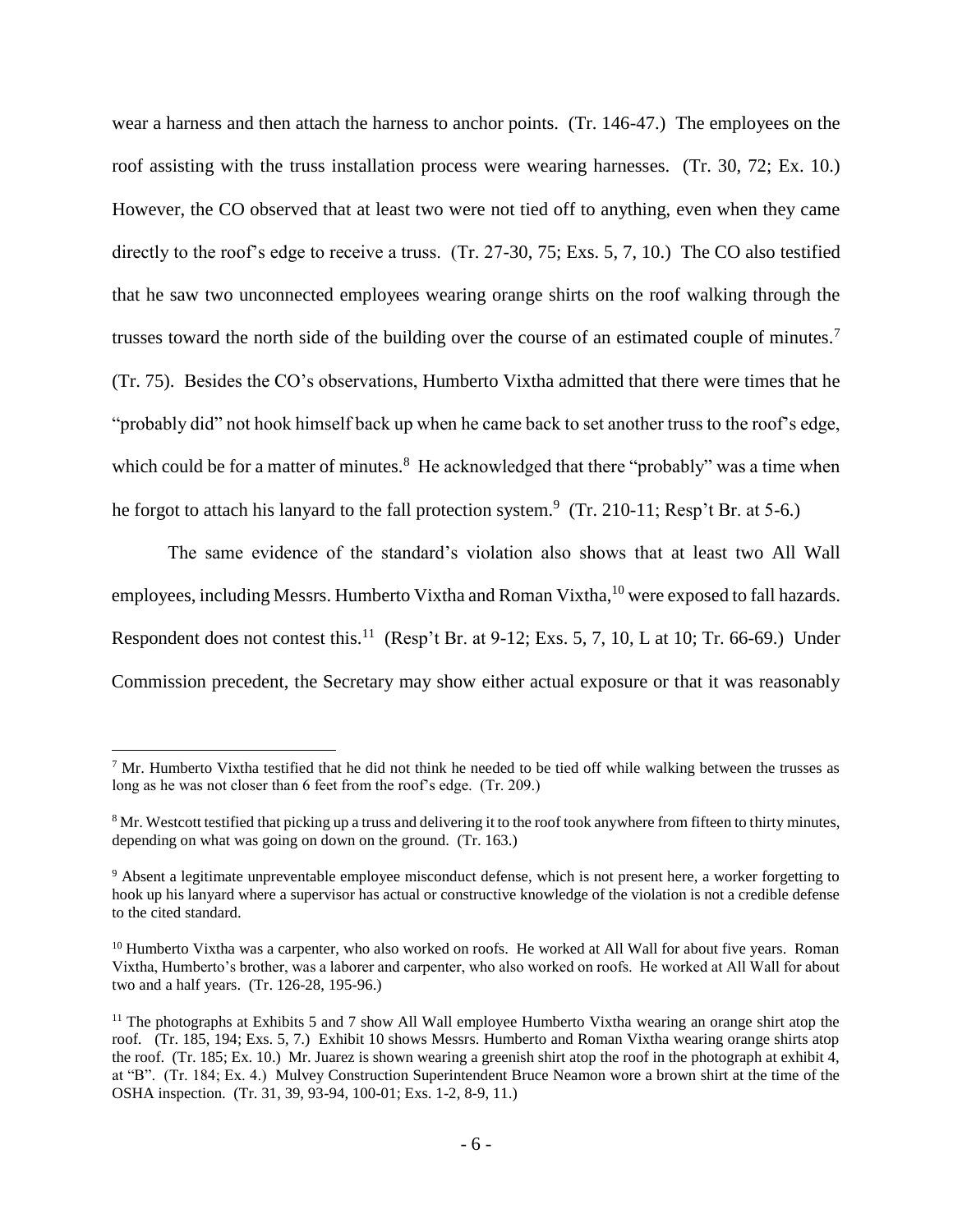foreseeable employees would have access to the violative condition. *Kaspar Wire Works*, 18 BNA OSHC 2178, 2194-95 (No. 90-2775, 2000) (finding exposure when unguarded equipment was available for use). The CO saw two employees come to the edge of the roof to receive a truss the President was lifting up to them without being tied off or using any other form of fall protection. (Tr. 27-30; Exs. 5, 7, 10.) The record also shows that the third employee working on the roof was, at least at times, not attached to the fall protection system. (Tr. 25, 95-96; Exs. 1, 4 at "C"; Jt. Pre-Hr'g at  $\P$  11.) Thus, employees were exposed to the cited condition.

#### **B. Knowledge**

Having found that the standard applies, was violated, and that employees were exposed to the hazard, we turn to whether the Secretary showed Respondent's actual or constructive knowledge of the cited condition. Two individuals with supervisory responsibility, Messrs. Westcott and Kovack, were at the Worksite when the CO observed employees working without fall protection. (Tr. 34, 137, 153, 168.) The President was responsible for overseeing all work performed by employees. (Jt. Pre-Hr'g at ¶ 8; Ex. A at 2.) On the day of the inspection, he was operating a rough terrain forklift and directing the work of raising up and then setting the metal trusses on the roof.<sup>12</sup> (Jt. Pre-Hr'g at  $\P$  5, 7-9; Tr. 154-63.) While he generally stayed in the vehicle, he did get out to assist Foreman Kovack a few times. (Tr. 173-74, 190.) The foreman

<sup>12</sup> The parties stipulated:

<sup>5.</sup> Carl Westcott ("Westcott") is and at all relevant times was the owner and president of Respondent. 7. Employees of Respondent performed metal truss installation, metal framing, and siding work at the Worksite on, among other dates, August 29, 2017.

<sup>8.</sup> On August 29, 2017, Westcott was responsible for overseeing the work performed by Respondent at the Worksite.

<sup>9.</sup> On August 29, 2017, Westcott was, among other things, operating a rough terrain forklift and directing the work of raising and setting metal trusses.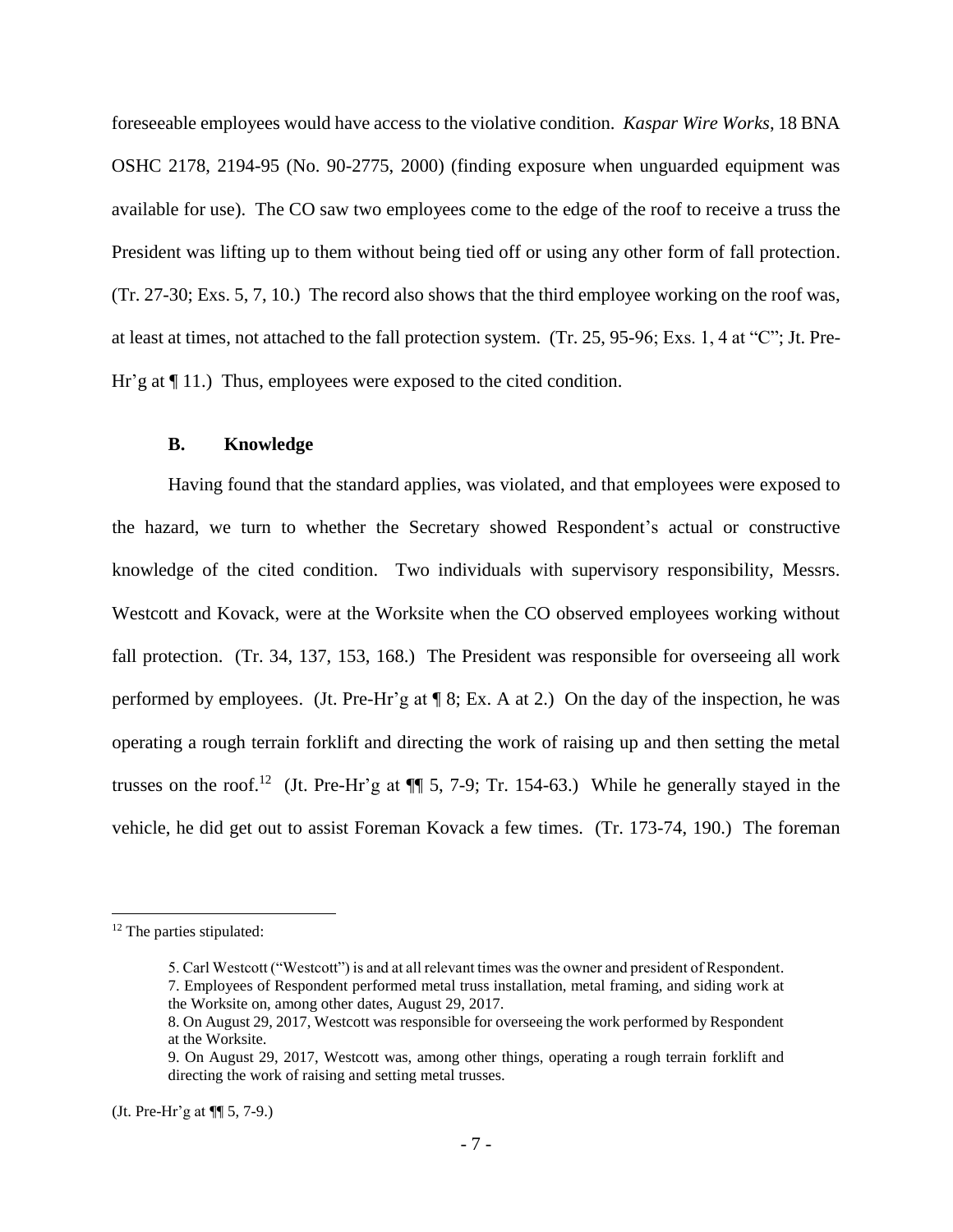assisted with rigging the trusses and helped guide the trusses to the employees on the roof. (Tr. 171.) As noted above, the work required at least one employee on the roof to come to the edge of the roof to receive each truss. (Tr. 36-37, 160-61, 207; Exs. 10, 12.)

A foreman or supervisor's actual or constructive knowledge of a violative condition satisfies the Secretary's burden. *See e.g., N&N Contractors, Inc.*, 18 BNA OSHC 2121, 2123 (No. 96-0606, 2000) (citation omitted), *aff'd*, 255 F.3d 122 (4th Cir. 2001). Knowledge may be established where the violative condition is in a conspicuous location or otherwise readily observable. *Kokosing Constr., Co.,* 17 BNA OSHC 1869, 1871 (No. 92-2596, 1996); *accord Kilby & Gannon Constr. Servs., LLC*, 24 BNA OSHC 1212, 1225 (No. 10-0755, 2012) (O.S.H.R.C.A.L.J.). In addition, an employer can be charged with constructive knowledge when it fails to engage in reasonable diligence to identify violative conditions. *Hamilton Fixture*, 16 BNA OSHC 1073, 1089, 1094, 1098 (No. 88-1720, 1993) (finding constructive knowledge because the physical condition was readily observable if someone familiar with the site looked), *aff'd*, 28 F.3d 1213 (6th Cir. 1994) (unpublished). An employer has an obligation to inspect the workplace for hazards and this obligation requires "a careful and critical examination." *Hamilton Fixture*, 16 BNA OSHC at 1087, quoting *Austin Commercial v. OSHRC*, 610 F.2d 200, 202 (5th Cir. 1979).

With respect to the visibility of the violative condition at the Worksite, the roof was approximately 16 feet, 8 inches high. (Tr. 36, 83.) Both supervisors knew the employees were on the roof, knew they had to come to the roof's edge to receive each truss, and both were at times capable of seeing the employees near the edge. Mr. Westcott admitted that he could see one of his employees "when they were out towards the edge at any time." (Tr. 35-36, 79, 97-99, 161-63, 166, 174-75; Exs. 4-5, 7-10.) At least during part of the process, a supervisor faced the employees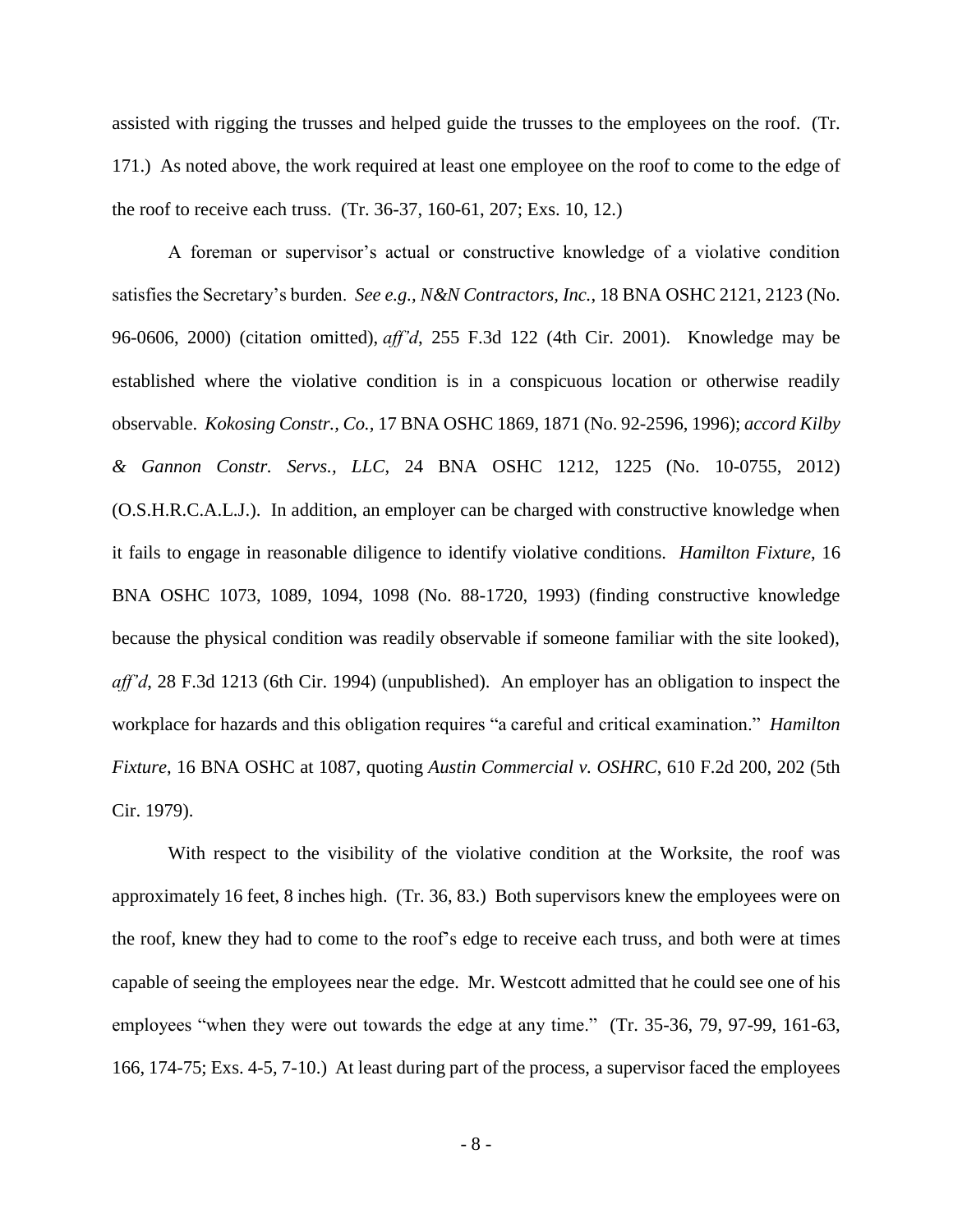directly. (Tr. 157, 161, 190.) In addition, the supervisors on the ground communicated with the workers on the roof by using hand signals. (Tr. 162, 166, 207.) An employee acknowledged that the President could see the workers on the roof and the President agreed this was the case. (Tr. 78, 163, 207.) The CO testified that All Wall employees were working on the roof with their lanyards unconnected to their fall protection harnesses or with no fall protection at all in plain view of Mr. Wescott. (Tr. 35-36, 39, 77-79, 97-99, 160-63. 174-75; Exs. 10, 12; Sec'y Br. at 5-6.) Thus, there should be no debate that the supervisors could see the workers on the roof. *See Kokosing,* 17 BNA OSHC at 1871; *Simplex Time Recorder Co. v. Brock*, 766 F.2d 575, 589 (D.C. Cir. 1985) (finding knowledge where the violations cited were "based on physical conditions and on practices ... readily apparent to anyone who looked and indisputably should have been known to management.").

Still, the President argued that he did not know the employees were not using fall protection. He said he did not "recall" seeing any of his employees unconnected on the roof. (Tr. 78, 164-65, 186.) He explained how during parts of the task, he was not focused on the employees on the roof. He said, much of the time, he was "not paying attention" to his employees on the roof, or "what they're doing up there." (Tr. 160.) He does not explain how he could understand the hand signals, but not see that their harnesses were unattached. (Tr. 162.) Nor does he explain why the foreman could not recognize that employees' harnesses were not attached to the fall protection system.

At best, the President's testimony can be understood as indicating that he did not realize the employees were not tied off. The Secretary does not allege that Respondent willfully ignored the fall protection requirements. Rather, he argues that Respondent had knowledge of the violative condition because it was in plain view of the supervisors. (Tr. 36; Sec'y Br. at 11-12.) Further,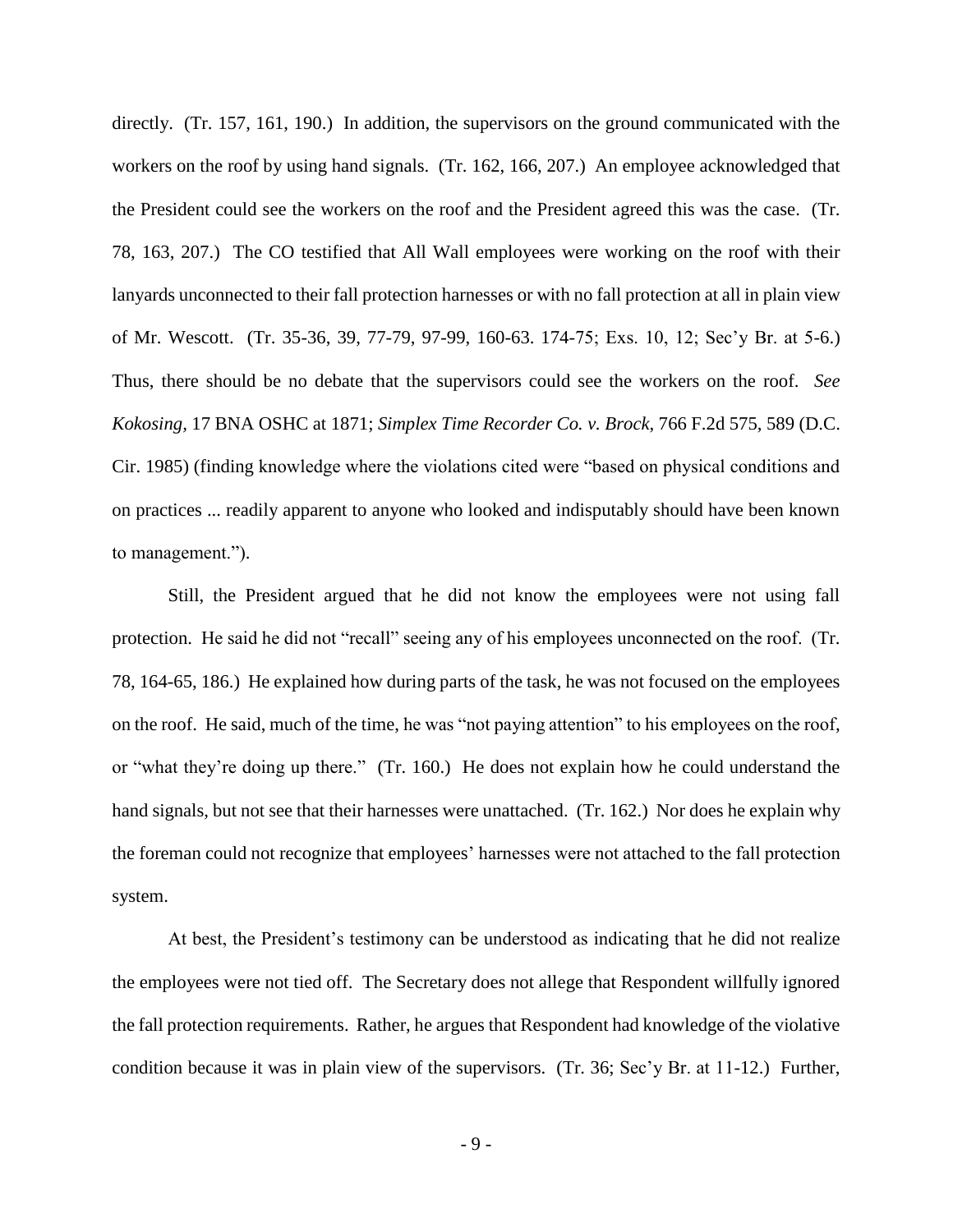even if for some reason the President and foreman's views were obscured, the Secretary asserts that Respondent still should be charged with constructive knowledge because it failed to engage in reasonable diligence. (Sec'y Br. at 7-9, 12-13.)

The Court agrees. No supervisor was assigned to work with employees on the roof and the supervisors on the ground did not take reasonable steps to monitor safety. (Tr. 153-54, 160-64.) The President even argued that he was not directing his employees work. (Tr. 165.) He performed one part of the task and expected them to do the next part. *Id.* On the day of the inspection, he did not instruct them to use the fall protection and did not check for its use himself or by asking someone else to do so. (Tr. 163-64, 215.) Nor did he notice when employees failed to attach their harnesses. (Tr. 164-65.) And he acknowledged that neither he nor the foreman would check in the middle of the day to make sure employees were using fall protection. (Tr. 178.) Humberto Vixtha concurred that no supervisor came to the roof or checked on the fall protection on the day of the inspection. (Tr. 214-15.)

The President was working directly with the employees on the roof and yet failed to realize they were not using fall protection. (Tr. 164-65.) He did not undertake "a careful and critical examination" of the worksite. *See Hamilton Fixture*, 16 BNA OSHC at 1087. Reasonable diligence requires an effective overall safety program, including the implementation of work rules and training programs, adequate supervision of employees, the anticipation of potential hazards, and measures taken to prevent the occurrence of violations.<sup>13</sup> Pride Oil Well Serv., 15 BNA OSHC 1809, 1814 (No. 87-692, 1992). Respondent had some elements of a safety program—fall

<sup>&</sup>lt;sup>13</sup> CO DeSimone testified that communication, training and enforcement of All Wall's Safety and Health Program was inadequate. (Tr. 70-71; Ex. L at 7-8.)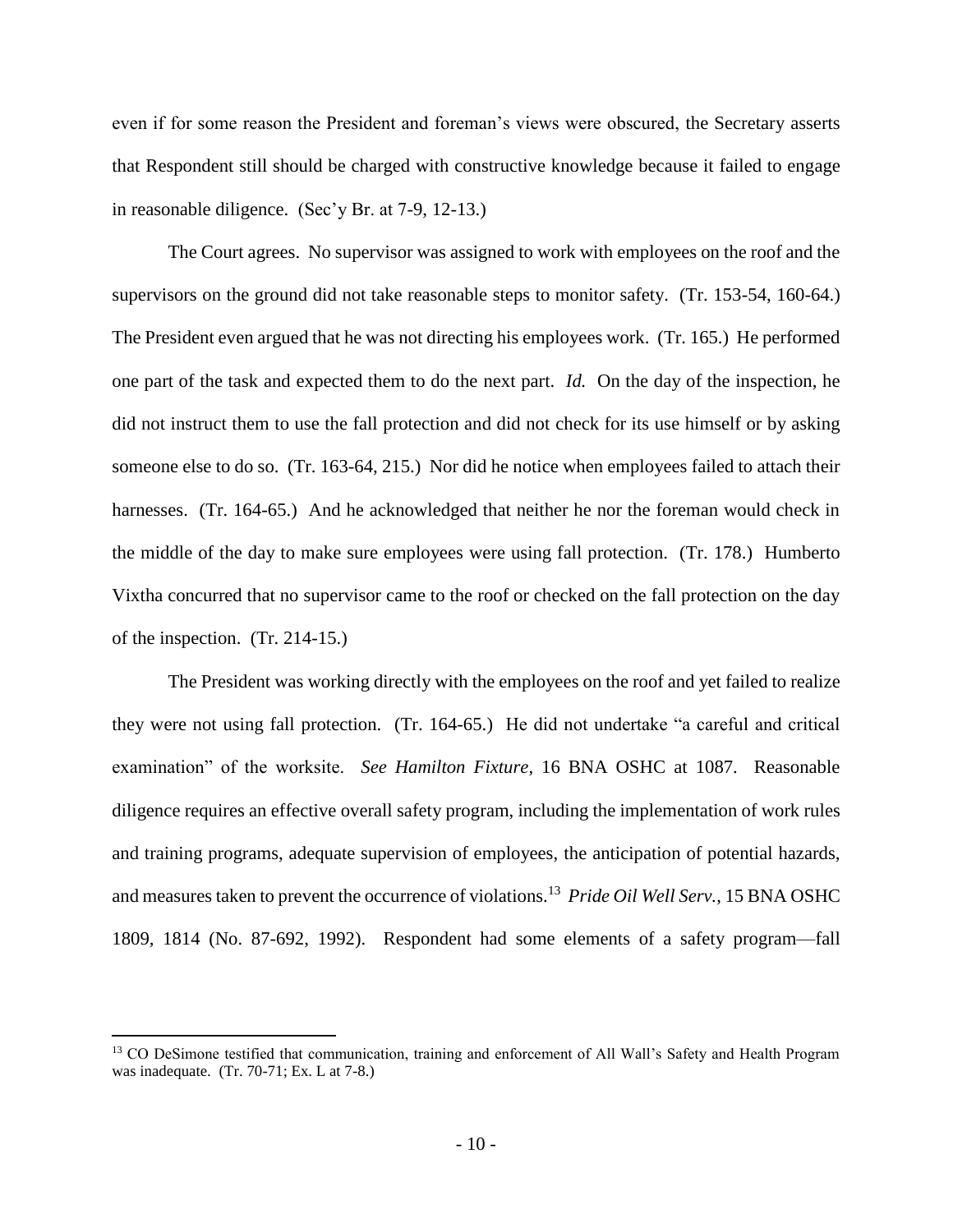protection equipment was present and there was some training.<sup>14</sup> (Tr. 128-29, 178, 181-82; Exs. A-C.) However, the steps it took to investigate for violative conditions and discipline employees for infractions was inadequate. The President acknowledged that he did not go out specifically to look for safety violations.<sup>15</sup> (Tr. 178, 181-82.) Employees worked directly with two supervisors in full view of them without attaching their harnesses, even when the work required them to come directly to the roof's edge.  $(Tr. 78, 163-65; Ex. 4.)$ 

As for discipline, Respondent's safety program directed management to "document all violations that are observed and discipline any employee disregarding [the safety policy]." (Ex. A at 3, 51-52.) First-time verbal warnings were to be documented in a log with subsequent violations documented using a specific form. (Ex. A at 51.) Although the President indicated he repeatedly verbally reprimanded employees, including those at the Worksite at the time of the inspection for not being properly connected, he never documented any safety violations and was unaware of any other manager doing so.<sup>16</sup> (Tr. 136-37, 140, 176-78, 181-83, 211.) He did not know if the company had the Safety Violation Form referenced in its safety manual and the record lacks any evidence of safety issues being documented. (Tr. 177, 182-84; Ex. A at 51-52.) When shown All

<sup>&</sup>lt;sup>14</sup> Messrs. Westcott and Humberto Vixtha testified that fall protection was a subject that would be covered by toolbox talks conducted by foremen. (Tr. 130-31, 197-98; Ex. B.)

<sup>&</sup>lt;sup>15</sup> Respondent's safety program states that: "Superintendents will follow-up on inspections performed by Safety or Loss Prevention Personnel to ensure proper corrective actions are taken." (Ex. A at 3.) However, the President admitted that at the time of the inspection, All Wall did not have any "Safety or Loss Prevention Personnel." (Tr. 180.)

<sup>&</sup>lt;sup>16</sup> Humberto Vixtha testified that Mr. Westcott reprimanded him for not being properly connected at the time of CO DeSimone's inspection. (Tr. 211-12.) Mr. Westcott also did track tardiness and fill out reports regarding lateness. (Tr. 177.)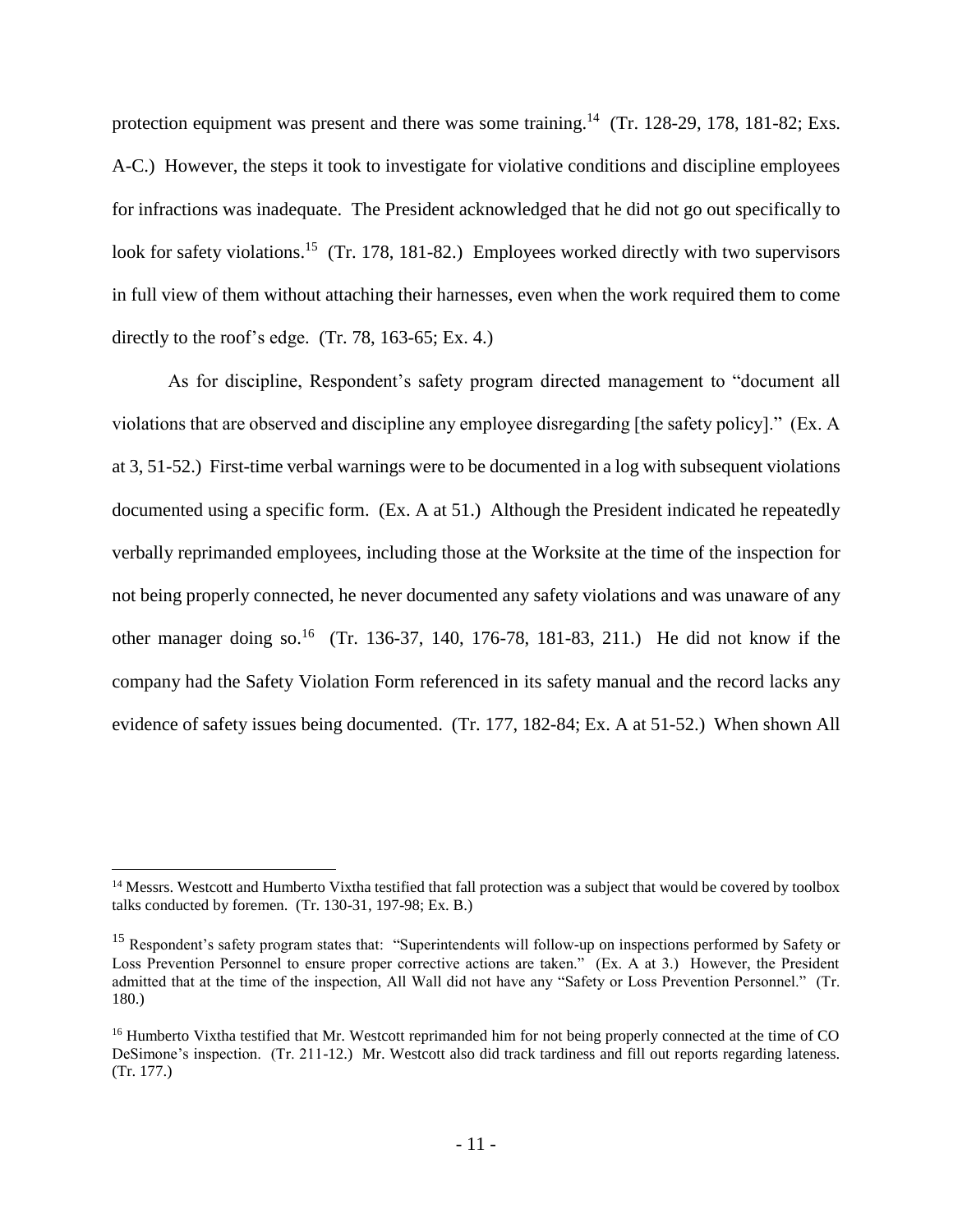Wall's "Safety Violation Form" in the courtroom, Mr. Westcott testified that "it's probably the first time I've seen it."<sup>17</sup> (Tr. 183; Ex. A at 52.)

Consistent with this, Humberto Vixtha testified that although employees sometimes forgot to use safety equipment, such as fall protection, he never heard of any employee receiving any form of discipline beyond a verbal instruction or reprimand. (Tr. 215-16.)

Although neither supervisor admitted to seeing employees on the roof work without fall protection, both were in a position to observe the violative condition.<sup>18</sup> See Simplex, 766 F.2d at 589 (knowledge established when physical condition was readily apparent). In addition, either could have discovered the violation if he had engaged in reasonable diligence. *Hamilton Fixture*, 16 BNA OSHC at 1087. Respondent failed to fully implement and enforce its safety program. The Secretary met his burden of establishing knowledge of the violative condition.

## **C. Affirmative Defense of Unpreventable Employee Misconduct**

Respondent alleges that the failure to use fall protection was the result of unpreventable employee misconduct (UEM). (Resp't Br. at 13-14.) The Secretary argues that this affirmative defense is time-barred under Commission Rule 207(b), 29 C.F.R. § 2200.207(b), because Respondent failed to raise it during the pre-hearing conference and failed to present evidence of extraordinary circumstances.<sup>19</sup> (Sec'y Br. at 15.) Under the Commission rules for simplified proceedings, "[e]xcept under extraordinary circumstances, any affirmative defenses not raised at

<sup>&</sup>lt;sup>17</sup> The Safety Violation Form states it "is to be completed each time an employee violates a corporate safety rule." (Ex. A at 52.)

<sup>&</sup>lt;sup>18</sup> CO DeSimone told Mr. Westcott during his inspection that he (the CO) had seen Messrs. Humberto and Roman Vixtha disconnected. (Tr. 186-87.)

<sup>&</sup>lt;sup>19</sup> See Jt. Pre-Hr'g at 3, n. 1 (Secretary's objection to All Wall raising this affirmative defense late). While Respondent did not raise the affirmative defense during the February 1, 2018 pre-hearing conference, it did raise it in the Jt. Pre-Hr'g, and counsel noted it during his opening statement to the Court at the hearing. (Jt. Pre-Hr'g at 4-6; Tr. 17.)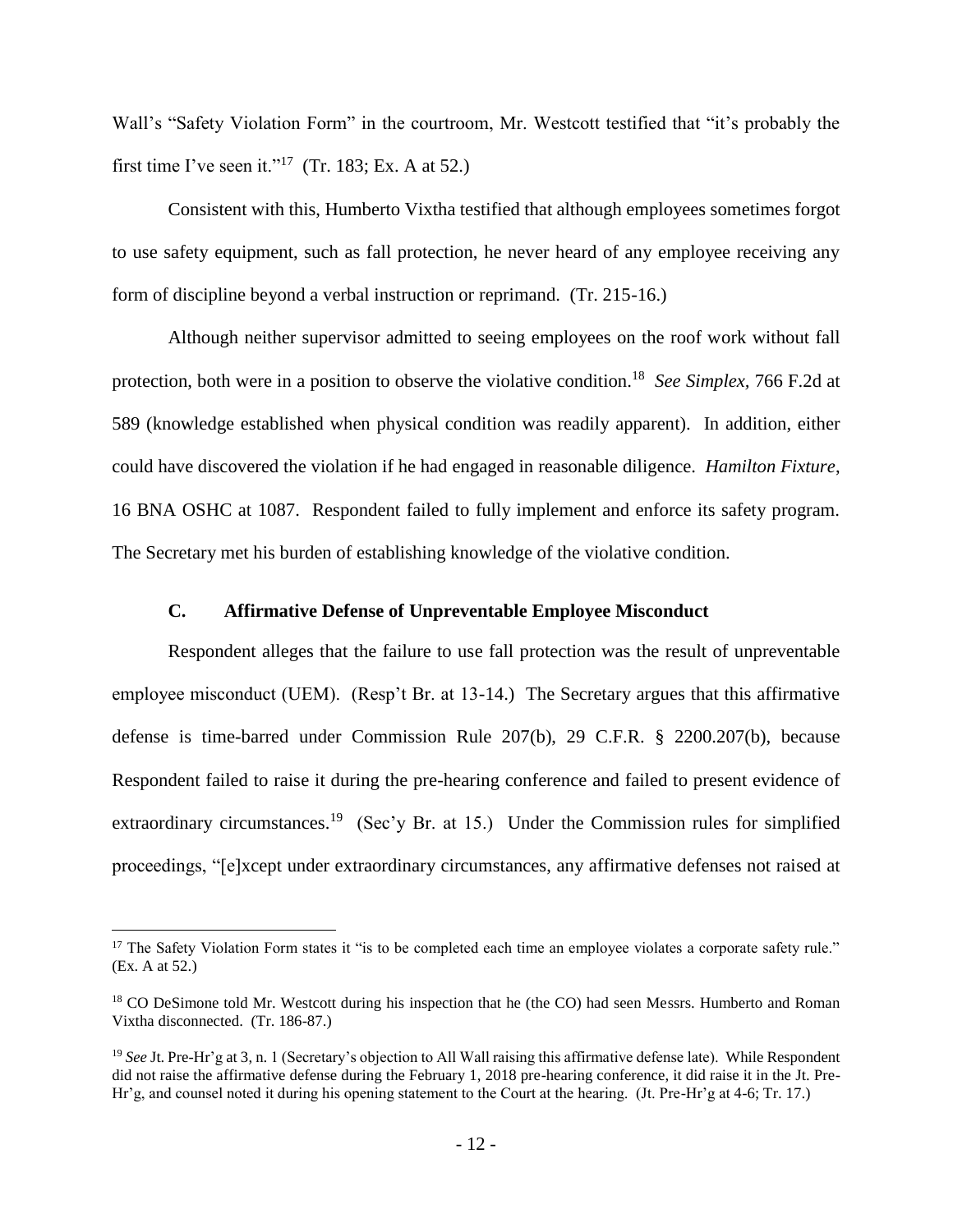the pre-hearing conference may not be raised later." 29 C.F.R. § 2200.207(b); *See Fed. Constr. Grp.*, 24 BNA OSHC 1602, 1604 (No. 12-0097, 2012) (O.S.H.R.C.A.L.J.) (barring late affirmative defense). All Wall did not raise any affirmative defenses during the February 1, 2018 pre-hearing conference and has not presented evidence of extraordinary circumstances. For these reasons alone, Respondent's unpreventable employee misconduct affirmative defense to both citation Items 1 and 2 is rejected as untimely raised.

Even if the affirmative defense had been timely and properly raised, the Court finds that Respondent failed to meet its burden for the same reasons a finding of constructive of knowledge is appropriate. To establish the defense, Respondent need to show that: (1) it has an applicable work rule, (2) it adequately communicated the work rule, (3) it has taken sufficient steps to discover violations, and (4) it has effectively enforced the rules when violations have been discovered. *Manganas Painting Co.*, 21 BNA OSHC 1964, 1967 (No. 94-0588, 2007).

As for the first two elements of the UEM defense, Respondent had a written safety manual that addressed the duty to have, and train for, fall protection. There was fall protection equipment at the Worksite provided by All Wall. Mr. Westcott testified that his employees had to wear personal protective gear whenever working at levels above six feet. (Tr. 64-65, 147, 150, 163, 166-67, 203; Exs. A at 28-30, L at 12.) Mr. Westcott testified that toolbox talks about fall protection and the use of personal fall arrest systems have been done. The President also indicated that he instructed employees to use it in the past but did not give any specific instructions regarding its use on the day of the inspection. (Tr. 151-52, 163.) One of the employees who was working on the roof, Humberto Vixtha, testified that he was trained to use fall protection and explained that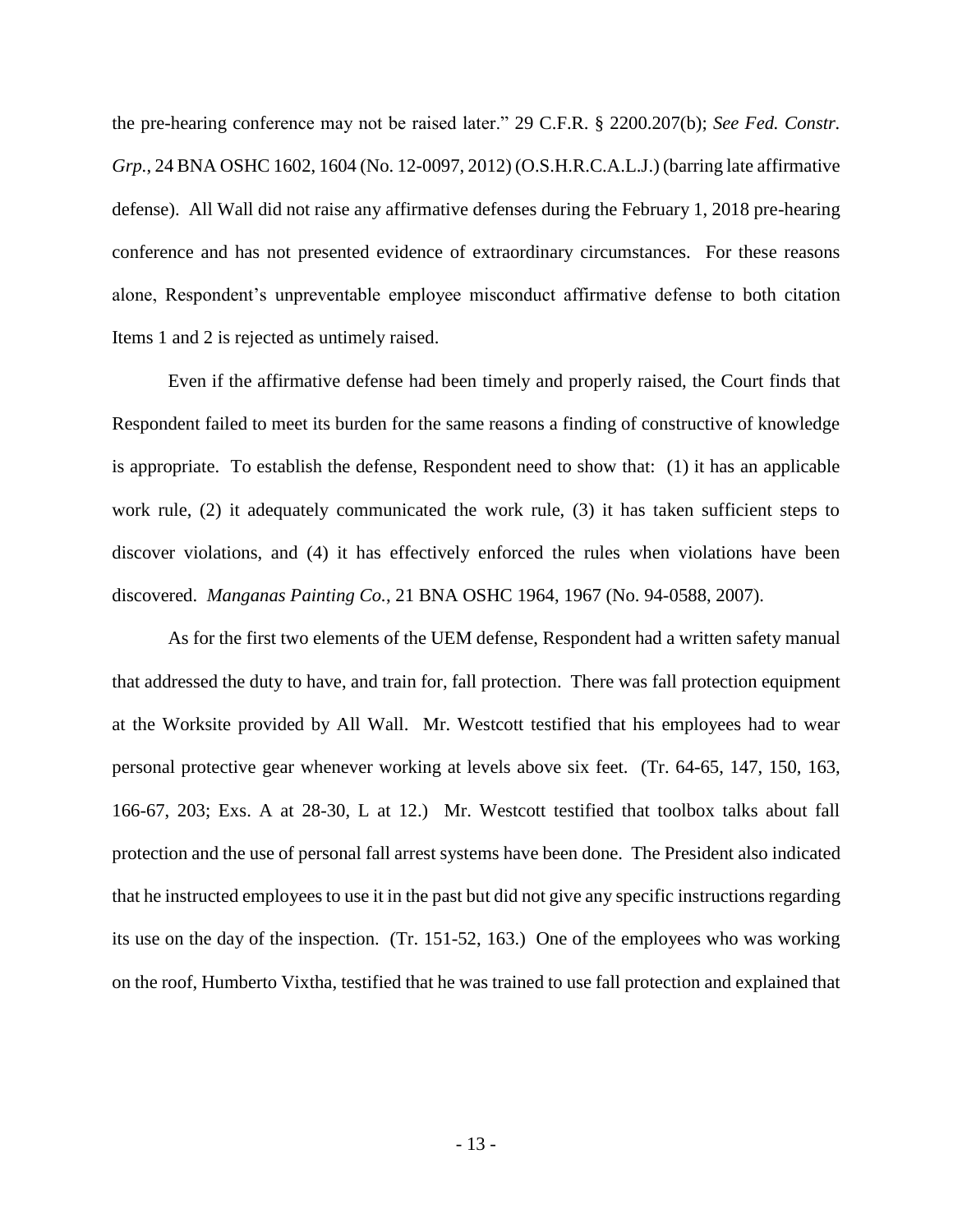"mostly you have to have it all the time."<sup>20</sup> (Tr. 198, 202.) It is not clear what training the other employees received. Nor is it clear that the instructions in the written safety manual about fall protection were communicated to all employees. (Ex. A at 29.) The President indicated that employees were given a more general safety document rather than the safety manual itself. (Tr. 129.) Respondent did not explain what information that document had about fall protection. *See Propellex Corp.*, 18 BNA OSHC 1677, 1682-83 (No. 96-0265, 1999) (rejecting UEM defense when there was insufficient evidence of work rule being communicated to all employees).

Even assuming that a work rule was effectively communicated to all employees, the record lacks sufficient support for the other two elements of the defense. Respondent did not go out to inspect for safety violations—he only addressed them if he happened to come across them. (Tr. 178, 182, 215.) When infractions were found, there were no consequences beyond verbal statements. (Tr. 215-17.) It is a "rare case" where verbal reprimands alone constitute effective enforcement. *Gem Indus., Inc.,* 17 BNA OSHC 1861, 1864 (No. 93-1122, 1996) (rejecting UEM defense when three employees were not using fall protection), *aff'd*, 149 F.3d 1183 (6th Cir. 1998) (unpublished). Here, two employees, Messrs. Humberto and Roman Vixtha, failed to attach themselves to fall protection even though the task at hand required them to go the roof's edge and work directly with two supervisors on the ground. (Tr. 65, 194; Exs. 4-5, 7, 10; Sec'y Br. at 5.) This was not a momentary lapse of a single employee that was missed by an otherwise diligent supervisor. The Secretary showed that two employees failed to use fall protection for at least several minutes and were not corrected by either their co-workers or supervisors. *See Gem,* 17

 $^{20}$  This employee, along with Roman Vixtha, signed a safety checklist that included the phrase "fall protection" at a different job site a few months before the inspection that lead to the Citation at issue. (Tr. 133-34; Exs. B-C.) The President indicated that the instructions given related at this other jobsite would have covered fall protection, but he himself did not provide the training or knew how long it took. (Tr. 134.)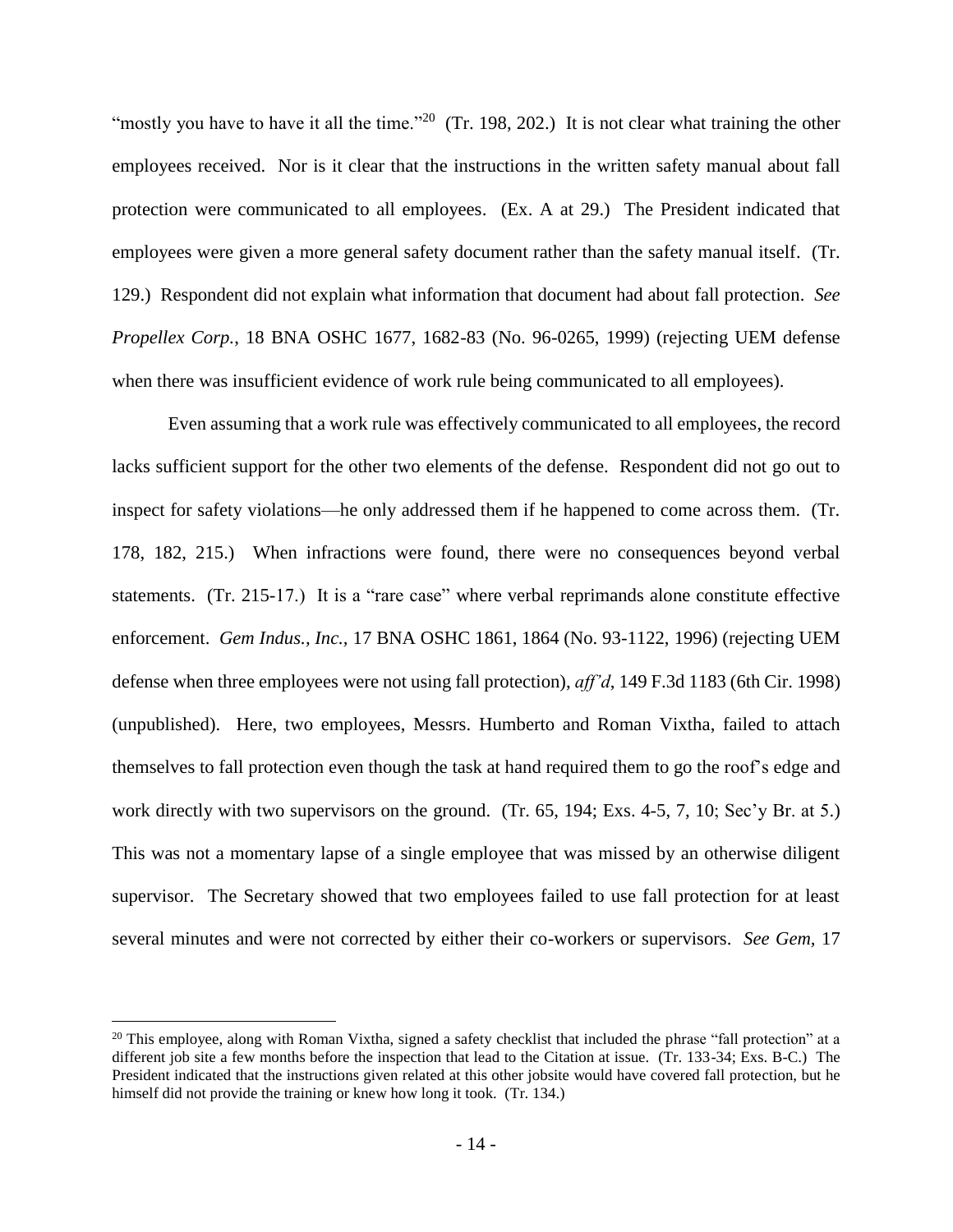BNA OSHC at 1865; *Fla. Gas Contractors, Inc.,* 27 BNA OSHC 1799, 1809 (No. 14-0948, 2019) (concluding that Respondent's evidence of enforcement was insufficient).

Respondent failed to show that the violation was the result of UEM, so, Item 1 of Citation 1 is affirmed.

# **D. Characterization and Penalty**

 $\overline{a}$ 

Respondent does not challenge that violation being characterized as serious. A violation is "serious" "if there is a substantial probability that death or serious physical harm could result from" the cited conditions. 29 U.S.C.  $\S 666(k)$ . "This does not mean that the occurrence of an accident must be a substantially probable result of the violative condition but, rather, that a serious injury is the likely result if an accident does occur." *ConAgra Flour Milling Co.*, 15 BNA OSHC 1817, 1824 (No. 88-2572, 1992). The hazard was a potential fall of approximately 16 feet 8 inches, for which there would be a substantial probability of death or serious injury.<sup>21</sup> (Tr. 36-38.) So, the violation was serious.

As for the penalty amount, Section 17(j) of the Act requires the Commission to give due consideration to four criteria in assessing penalties: the size of the employer's business, the gravity of the violation, the employer's good faith, and its prior history of violations. *Compass Envtl., Inc*., 23 BNA OSHC 1132, 1137 (No. 06-1036, 2010), *aff'd*, 664 F.3d 1164 (10th Cir. 2011). When the Citation was issued, the maximum statutory penalty for a serious citation was \$12,675. Federal Civil Penalties Inflation Adjustment Act Annual Adjustments for 2017, 82 Fed. Reg. 5373 (Jan. 13, 2017) (to be codified at 29 C.F.R. Part 1903). The Secretary proposes less than the

<sup>&</sup>lt;sup>21</sup> The President also indicated that aspects of the work being engaged in on the day of the inspection were "dangerous." (Tr. 162.)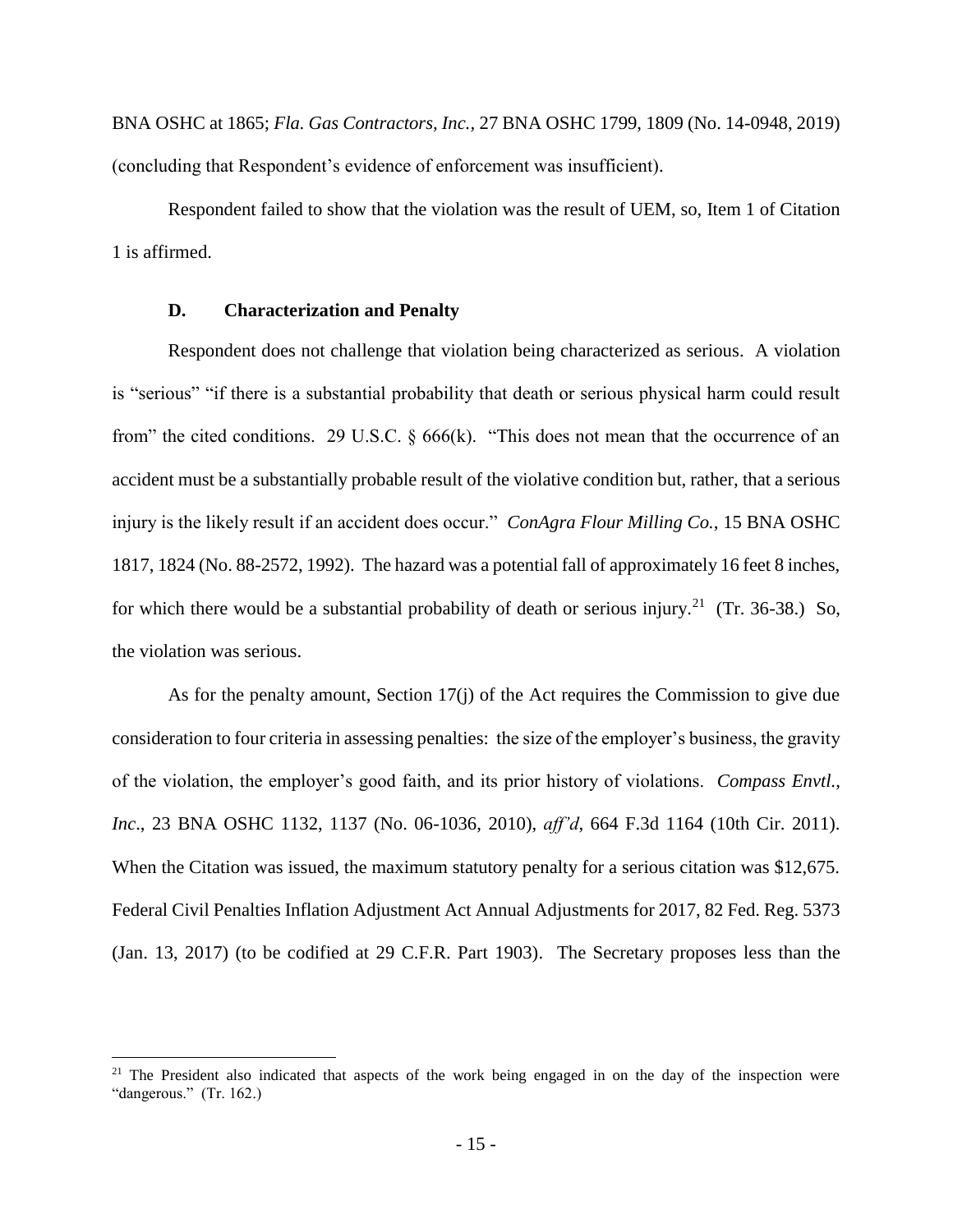maximum, \$3,622, to account for the gravity of the violation and Respondent's size. (Tr. 9, 36- 38.)

According to the CO, OSHA evaluated both the severity of harm that could come to employees and the probability of any injury for the failure to use fall protection. It determined that the severity was high because a fall from the height of where the employees were working would result in severe injury or death. However, the probability of a fall was determined to be "lesser instead of greater" because employees were not continuously at the edge of the roof. As for size, OSHA determined that Respondent was entitled to a 60% reduction to account for the low number of employees it had.<sup>22</sup> Neither an increase nor a decrease was given for Respondent's history, as it had not received any high gravity serious citations in the past five years. Nor were adjustments made on the basis of good faith. (Tr. 36-38; Ex. L at 10.)

Respondent does not make any specific challenges to the penalty amount. The Court agrees with the Secretary's proposal. Employees did not attach themselves to the fall protection system even when the work required them to come to the roof edge to receive materials directly from two supervisors. (Tr. 36-37; Ex. 4.) While Respondent had a safety program, it failed to effectively inspect the Worksite and enforce the requirement to use fall protection. (Tr. 63, 65, 128, 178, 181- 82.) This violation's gravity outweighs the evidence of Respondent's post-inspection efforts at additional training on the use of fall protection. (Tr. 36, 138-39.) *See J. A. Jones Constr. Co*., 15 BNA OSHC 2201, 2213-14 (No. 87-2059, 1993) (when weighing the penalty factors, the gravity of the violation is generally accorded greater weight). The Secretary's proposal accounts for the

<sup>&</sup>lt;sup>22</sup> The CO testified that All Wall had no more than 25 employees. (Tr. 37.) Mr. Westcott testified that he started All Wall in 2007 and it employs around 15, 16 employees. (Tr. 125-26.)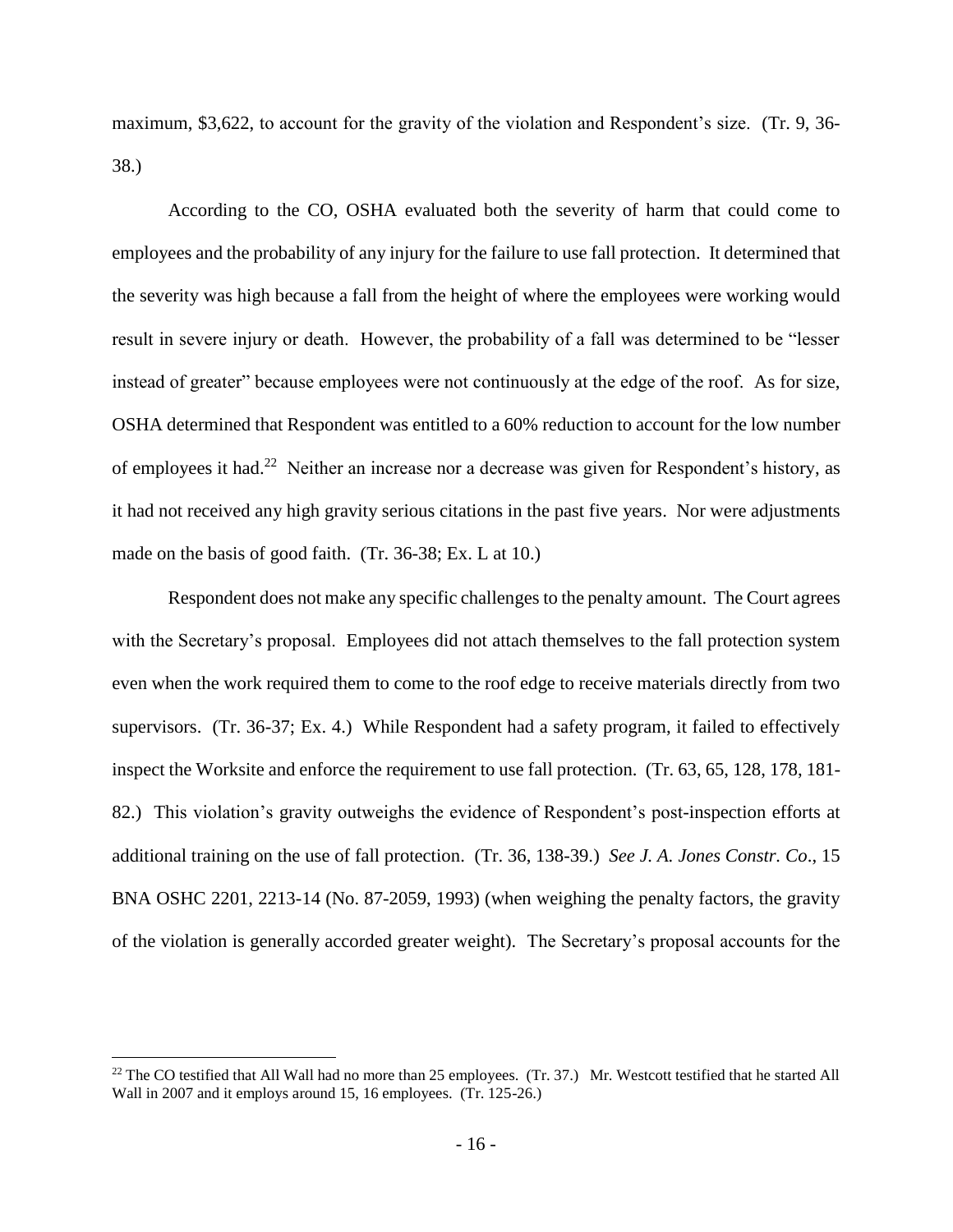violation's gravity and Respondent's size. Additional adjustments for history and good faith are not warranted. Accordingly, a penalty of \$3,622 is appropriate.

# **II. Item 2 - Failure to appropriately extend ladder as required by 29 C.F.R. § 1926.1053(b)(1)**

# **A. Applicability, Violation & Exposure**

Citation 1, Item 2, alleges that a ladder used for access to the roof of the worksite was not

extended at least 3 feet above the upper landing surface, as 29 C.F.R. § 1926.1053 (b)(1)

requires.<sup>23</sup> There is no dispute as to the applicability of the cited standard or its violation. (Tr. 14,

26-27; Exs. 3-4.) The parties stipulated that the ladder at issue was not sufficiently extended:

On August 29, 2017, at least at the time when observed and photographed by OSHA, the ladder at issue in Citation 1, Item 2, located at the worksite, was extended less than 3 feet above the upper landing surface.

(Jt. Pre-Hr'g at  $\P$  12; Tr. 142.) There was only one ladder on the site for access to the roof.<sup>24</sup> (Tr.

32, 86.)

 $\overline{a}$  $23$  This standard specifies: "where portable ladders were used for access to an upper landing surface and the ladder's length allows, the ladder side rails did not extend at least 3 feet (.9 m) above the upper landing surface being accessed." 29 C.F.R. § 1926.1053 (b)(1). The President admitted to the CO that the ladder could have been extended further and it was adjusted during the OSHA inspection. (Tr. 85-89; Ex. L at 15.) Mr. Westcott testified that he did not know who owned the ladder. (Tr. 141; Exs. 3, 11.)

 $24$  Mr. Humberto Vixtha testified that he used a boom lift to get on the roof on the morning of August 29, 2017 because he had to take his personal tools, including his drill, impact drive and other stuff that he needed for the job up to the roof. (Tr. 207.)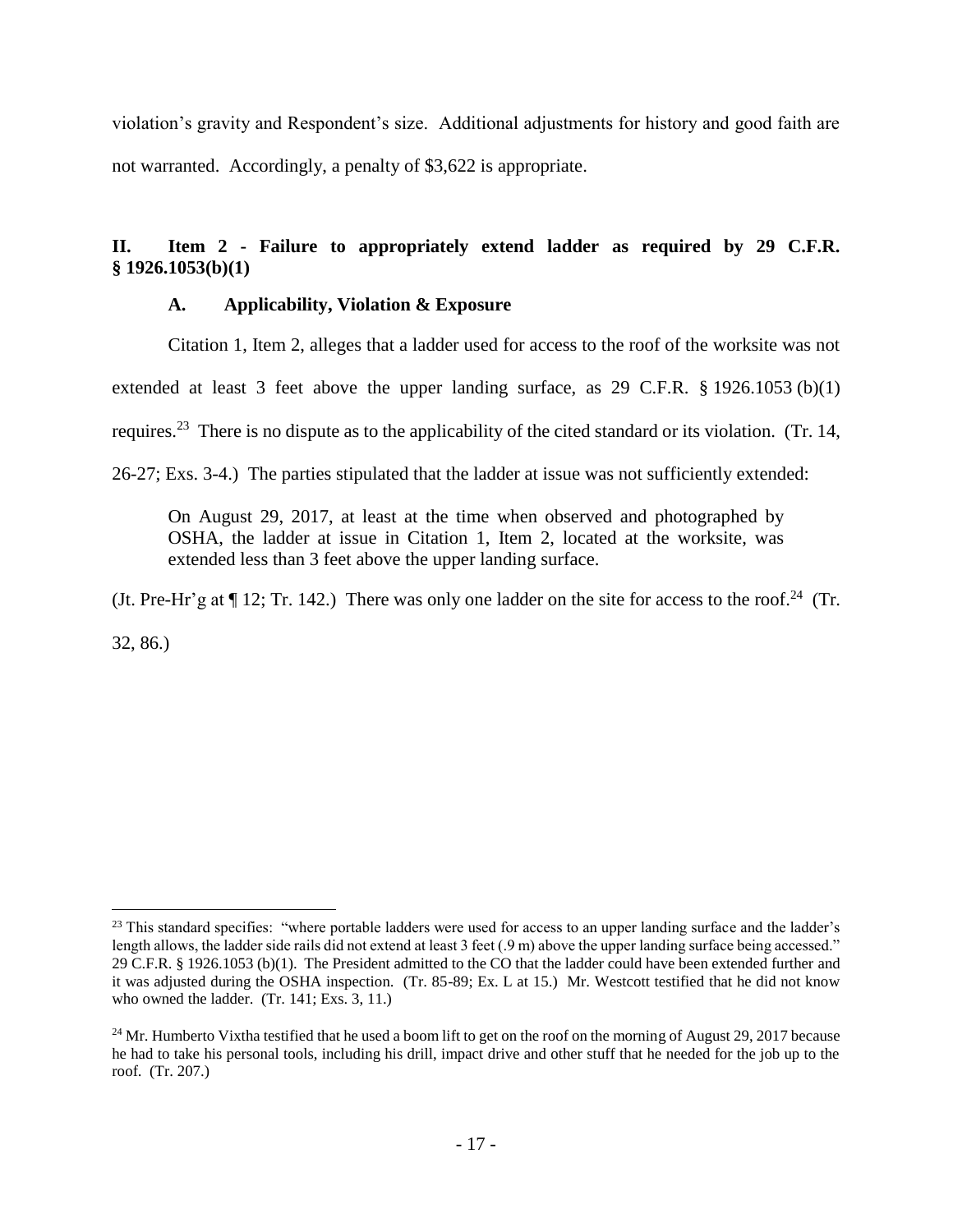As for exposure, the President acknowledged that Messrs. Humberto and Roman Vixtha used the ladder during the inspection.<sup>25</sup> Initially, Mr. Westcott testified that he thought he told them to use the ladder, but later said he "just told them to come down." (Tr. 149, 185-87.) In addition, the ladder was available for use and there was no work rule or other hindrance preventing All Wall employees from using it. (Tr. 175-76, 218.) It was located on the same side of the building where the All Wall employees were working.<sup>26</sup> (Tr. 25-27, 185-86; Exs. 4 at "D," 11.) The photograph at exhibit 11 shows Mulvey Construction Superintendent Bruce Neamon exiting the roof on the ladder in an un-extended position.<sup>27</sup> (Tr. 31-32; Ex. 11.)

In *Phoenix Roofing*, 17 BNA OSHC 1076 (No. 90-2148, 1995), the work activities did not require employees to come in direct contact with a violative condition. *Id.* at 1079, *aff'd,* 79 F.3d 1146 ( $5<sup>th</sup>$  Cir. 1996). Still, the Commission found that exposure was reasonably predictable because the roofing activities the employees were engaged in brought them within twelve feet of a violative condition.<sup>28</sup> *Id*. Employee access is established where the Secretary shows either actual exposure, or "that it was reasonably foreseeable that [employees] would have access to the

<sup>&</sup>lt;sup>25</sup> The CO testified that employees working on the roof used the ladder to come down during the inspection. (Tr. 34.) He did not see this personally but was told by an employee that the workers on the roof used the ladder to exit the area during the inspection. (Tr. 89-90.) At the hearing, only one employee, Humberto Vixtha, testified. Mr. Humberto Vixtha admitted to using the ladder to come down during the inspection. He did not recall using the ladder to access the roof on the morning of August 29, 2017. He also testified that he did not recall using the ladder during a break that morning. The ladder was extended during the course of the OSHA inspection, thereby eliminating the hazard. It is unclear whether or not the ladder was in a proper, non-hazardous, extended position when Messrs. Humberto and Roman Vixtha came down it during the OSHA inspection or when Humberto Vixtha again used it after lunch to gain access to the roof. (Tr. 89-90, 212-14, 219; Ex. L at 15.)

<sup>&</sup>lt;sup>26</sup> The ladder was located about 50 feet from where Mr. Juarez was working when the photograph at Exhibit 4 was taken. (Tr. 187; Ex. 4 at "B" and "D".)

 $27$  Mr. Westcott testified that Mr. Neamon was up on the roof "sliding insulation board underneath our trusses." (Tr. 164.)

<sup>&</sup>lt;sup>28</sup> The Secretary need only show that the ladder was "available for use," not that it was actually "in use" at the time of the inspection. *See Barnard Constr. Co. v. U.S. Dep't of Labor*, 726 F. App'x. 616 (9<sup>th</sup> Cir. 2018) (citations omitted) (unpublished) (citations omitted); (Sec'y Reply Br. at 3, n. 2.)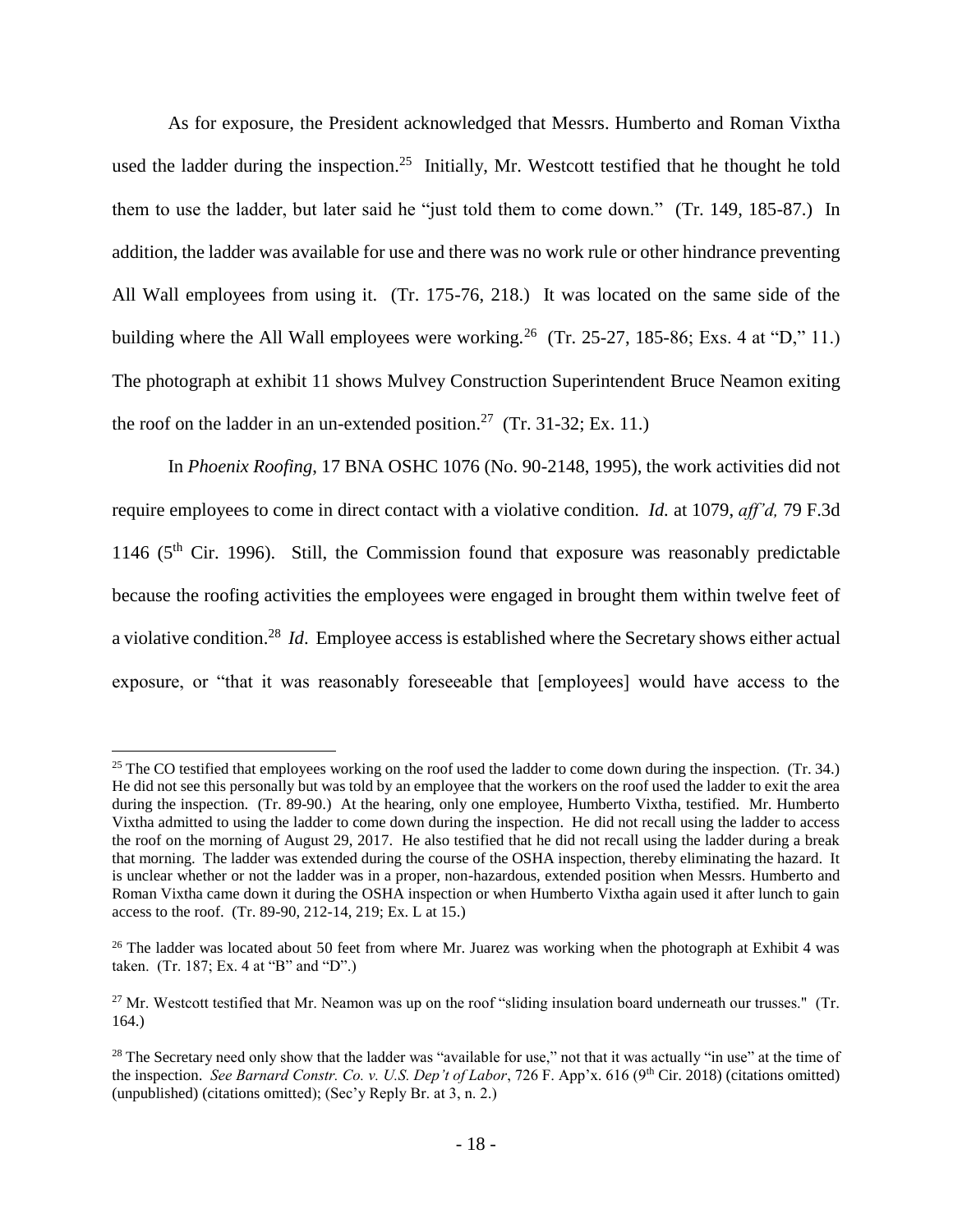violative conditions." *Miniature Nut and Screw Corp.*, 17 BNA OSHC 1557, 1560 (No. 93-2535 1996); *accord Kaspar Wire Works*, 18 BNA OSHC at 2195; *accord Kilby & Gannon Constr. Servs.*, 24 BNA OSHC 1212, 1225 (No. 10-0755, 2012) (O.S.H.R.C.A.L.J.). In the present matter, no part of the roof was off-limits. (Tr. 175-76.) It was reasonably foreseeable that All Wall employees could and would use the ladder in an un-extended position to access and exit the roof. The Court finds that Messrs. Humberto and Roman Vixtha and Juarez had access to the ladder while it was in an un-extended position and were exposed to the cited condition.

Respondent argues that there was also a boom lift on the site and that the men could use fall protection when stepping onto the ladder. (Tr. 185, 204-5.) However, these arguments go to the gravity of the offense, not whether the ladder was improperly configured and available for the use by employees. Unlike the boom lifts, the ladder was the only way up and down from the north or west sides of the building, nearest to where the All Wall employees were working. (Tr. 204; Ex. 4.) The President did not consider moving the boom lift when the CO asked to speak with the employees working on the roof and the employees used the ladder instead. (Tr. 34, 149, 186-88, 212, 219.) So, the Secretary established that the cited standard applied, was violated, and that at least three employees, including Messrs. Humberto and Roman Vixtha and Mr. Juarez, were exposed to the cited hazard. (Ex. L at 13-14.)

#### **B. Knowledge**

Respondent alleges it lacked actual or constructive knowledge of the violative condition. The Secretary argues that the ladder was in plain view and even if Respondent lacked actual knowledge, it could have ascertained the violative condition if it engaged in reasonable diligence. (Sec'y Br. at 14-15.) Indeed, the CO saw that the ladder was not properly extended from across the street. (Tr. 26-27, 37; Exs. 3-4 at "D".) He also testified that the ladder that was leaning on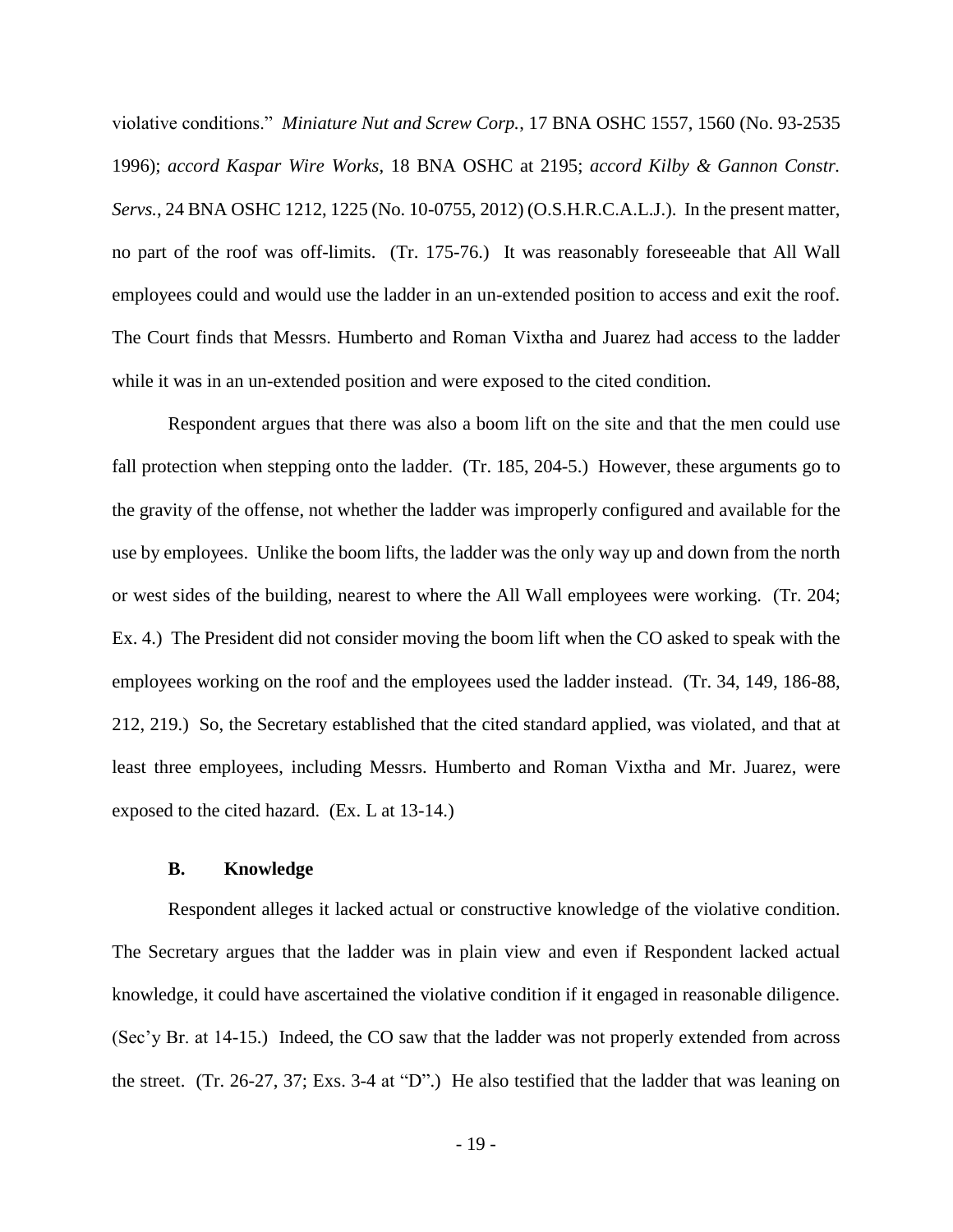the west wall was in plain view of Mr. Westcott while he was operating a lift and maneuvering trusses; also on the west side of the building. (Tr. 37, 78; Ex. 4.)

As with Item 1, Respondent does not admit that a supervisor saw the ladder and knew that it was not properly extended. However, establishing that is not the Secretary's burden. *Phoenix Roofing*, 17 BNA OSHC at 1079 (finding that the Secretary did not have to show that "the employer understood or acknowledged that the physical conditions were actually hazardous"). The ladder was in plain view and capable of being discovered. (Tr. 25-27; Exs. 3, 4 at "D".) Both the violative condition (the improperly configured ladder) and the employees were in a conspicuous location. (Exs. 3- 4.) And the President and the foreman were working directly with the employees on the roof near the ladder. (Tr. 22-25, 27-28, 30, 36; Exs. 3-5, 7, 10.) Mr. Westcott admitted that there was nothing stopping his employees from using the ladder and he said that he was "not sure if they were using it or not, ...." (Tr. 176.) Further, as discussed above, Respondent did not engage in safety inspections and took insufficient steps to address violations supervisors happened to discover. (Tr. 176, 182.) Thus, the record shows that the Secretary established knowledge of the violative condition. *See Simplex*, 766 F.2d at 589*; Clarence M. Jones*, 11 BNA OSHC 1529, 1531 (No. 77-3676, 1983) (finding knowledge when ladders were in plain view and a foreman was present at the worksite); *A.L. Baumgartner Constr. Inc.,* 16 BNA OSHC 1995, 1998 (No. 92-1022, 1994) (obviousness of the condition sufficient for constructive knowledge).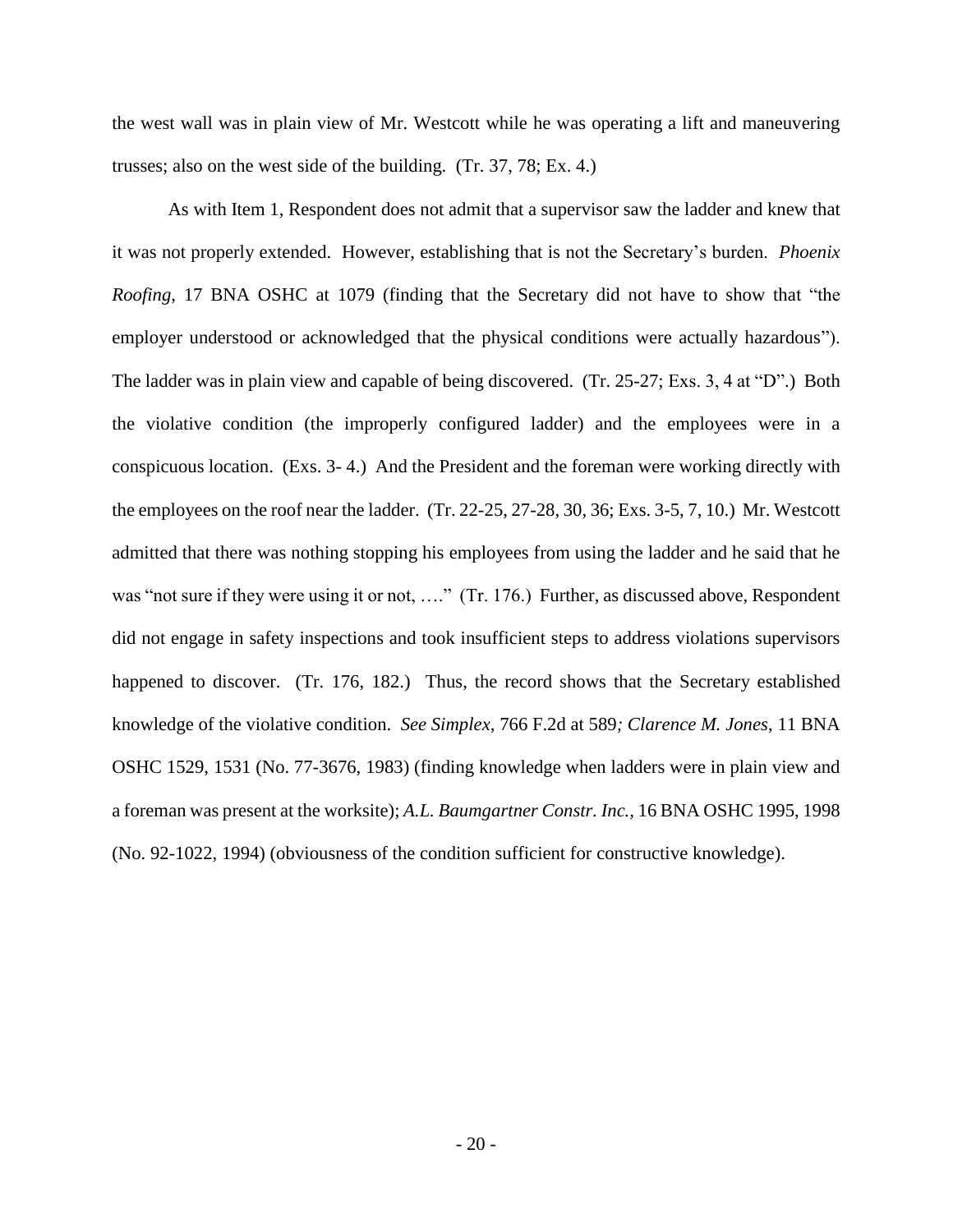## **C. Affirmative Defense of UEM**

 $\overline{a}$ 

As with Item 1, Respondent also alleges that the violation of 29 C.F.R. § 1926.1053 (b)(1) was the result of UEM.<sup>29</sup> (Resp't Br. at 13-14.) It argues that it had a safety manual which addressed the use of ladders and provided training on the topic. (Resp't Br. at 13-14; Exs. A-D, G, J; Tr. 151, 198-99.) Even if the affirmative defense had been timely and properly raised to Item 2, the Court finds that Respondent failed to meet its burden for the reasons stated below.

No specific instructions were given about ladders at this Worksite. (Tr. 218.) However, Messrs. Humberto Vixtha and Roman Vixtha attended a toolbox talk on portable ladder safety given by a different foreman at another job site on April 25, 2017, a few months before the inspection. (Tr. 130-31, 135-36, 153, 198-99; Ex. D.) On the same day at the other jobsite, these two employees also attended a toolbox talk on the "OSHA pocket guide."<sup>30</sup> (Tr. 136, 199; Ex. E.) Mr. Westcott also testified that Messrs. Humberto and Roman Vixtha received training on fall protection, including ladders and roof safety, on May 10, 2017 at another job site. (Tr. 133-35; Exs. B-C.) The one employee who testified did not detail any other instructions he had been given about ladders, but he recognized that the ladder at the Worksite was not set up properly. (Tr. 213; Ex. 11.) It is unclear whether the two employees who did not attend the toolbox talks received training or instruction about portable ladders. The President indicated that Foreman Kovack had not completed all of the safety classes and was still being trained at the time of the inspection. (Tr. 172.)

 $^{29}$  As stated earlier, All Wall did not raise any affirmative defenses during the February 1, 2018 pre-hearing conference and has not presented evidence of extraordinary circumstances. For these reasons alone, its UEM affirmative defense to Item 2 is rejected as untimely raised.

<sup>&</sup>lt;sup>30</sup> The employee who testified did not indicate whether the presentation on the OSHA pocket guide covered portable ladders. (Tr. 199.) Respondent introduced a copy of the OSHA pocket guide and it addresses ladders generally but does not specifically discuss setting up or extending ladders. (Ex. E. at 5.) Mr. Westcott testified that he thought the use of a portable ladder would be included in the OSHA pocket guide. (Tr. 136.)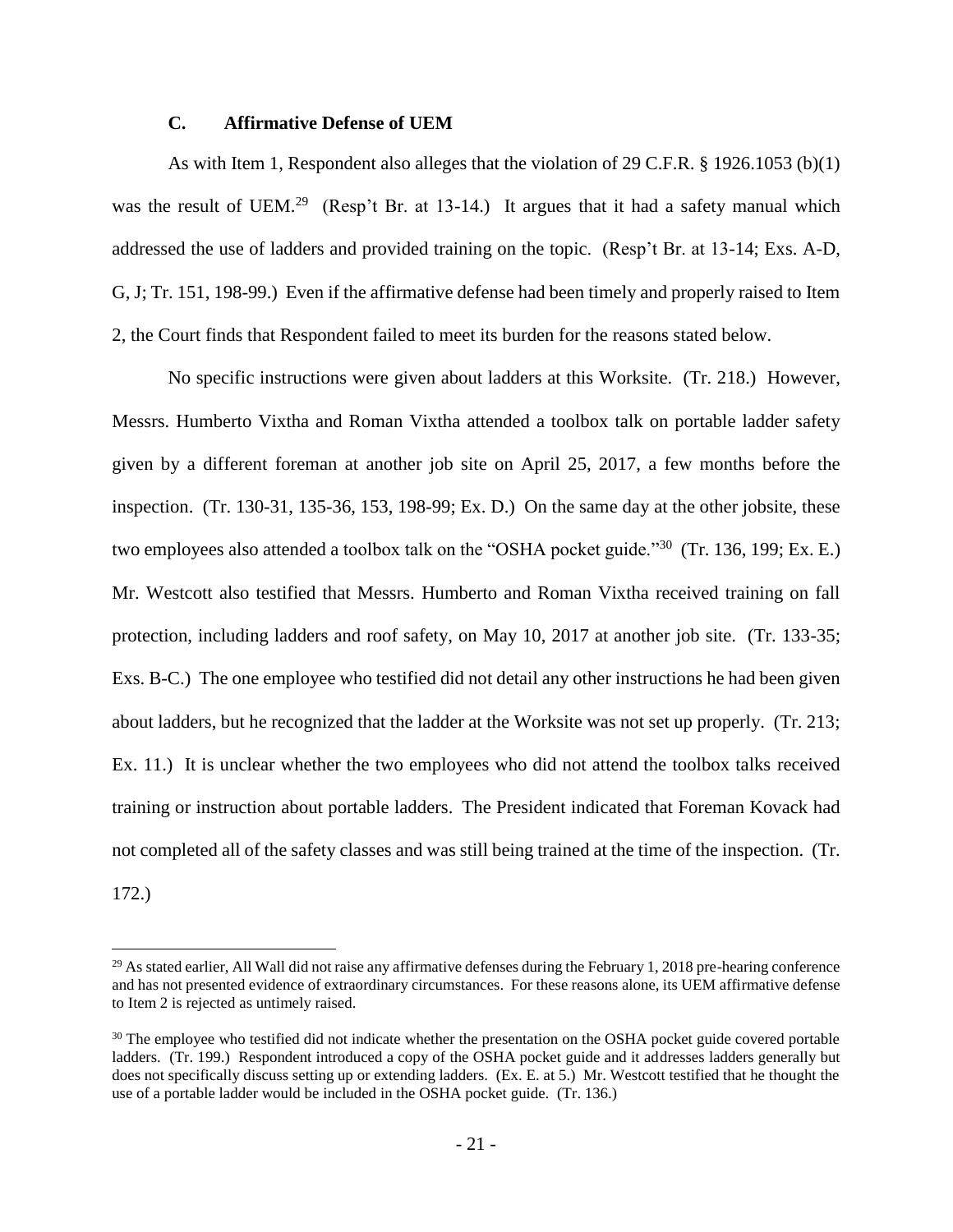Besides the toolbox talks, Respondent also cites its written safety manual, which explains that ladders should extend three feet above a landing surface. (Tr. 131-32, 144; Ex. A at 20.) However, it is unclear how the safety manual was shared with employees, if at all. (Tr. 129.) The President testified that employees were given a subset of a more general employee manual that they were expected to read and sign off on. (Tr. 129.) The extent to which that subset document addressed ladders is unclear. (Tr. 129.) The employee who testified was not asked whether he had ever seen or reviewed the safety manual that addresses the extension of ladders. (Tr. 198-99.) Thus, Respondent failed to establish that a specific work-rule on properly extended ladders was conveyed to all employees. *See Propellex*, 18 BNA OSHC at 1682 (finding insufficient evidence of work rule being communicated to all employees).

Beyond the issues with how well Respondent communicated the rule to employees, is the limited investigations and lack of discipline when violations of work rules happened to be discovered. *See Propellex,* 18 BNA OSHC at 1682-83 (concluding that effective implementation of a safety rule requires appropriate steps to prevent and discover violations). As discussed above, the President indicated that if he sees something wrong, he addresses it, but did not affirmatively look for violations. (Tr. 178, 181-82, 214.) Neither he nor the foreman checked for violations on the day of the inspection. (Tr. 178, 214-15.)

As for discipline, it was always limited to verbal reprimands.<sup>31</sup> (Tr. 176-78, 192-93, 215-16.) The President did not write anything down about discipline for safety rules and never fired

 $31$  Mr. Westcott testified that if he started giving employees "days off or start deducting their paycheck, like I've heard of some companies trying to do, you won't have any employees." (Tr. 192-93; Resp't Reply Br. at 19.) Fear of losing employees by taking disciplinary action beyond verbal reprimands is not a valid excuse for an ineffective enforcement of rules when violations have been discovered. *See Atl. & Gulf Stevedores v. OSHRC*, 534 F.2d 541, 555 (3rd Cir. 1976) ("entire thrust of the [OSH] Act is to place primary responsibility for safety in the work place upon the employer."). Even in the face of resistance by the employees, the employer "must take all available legal steps to secure compliance" with the OSH Act. *Id.* (Sec'y Reply Br. at 3.)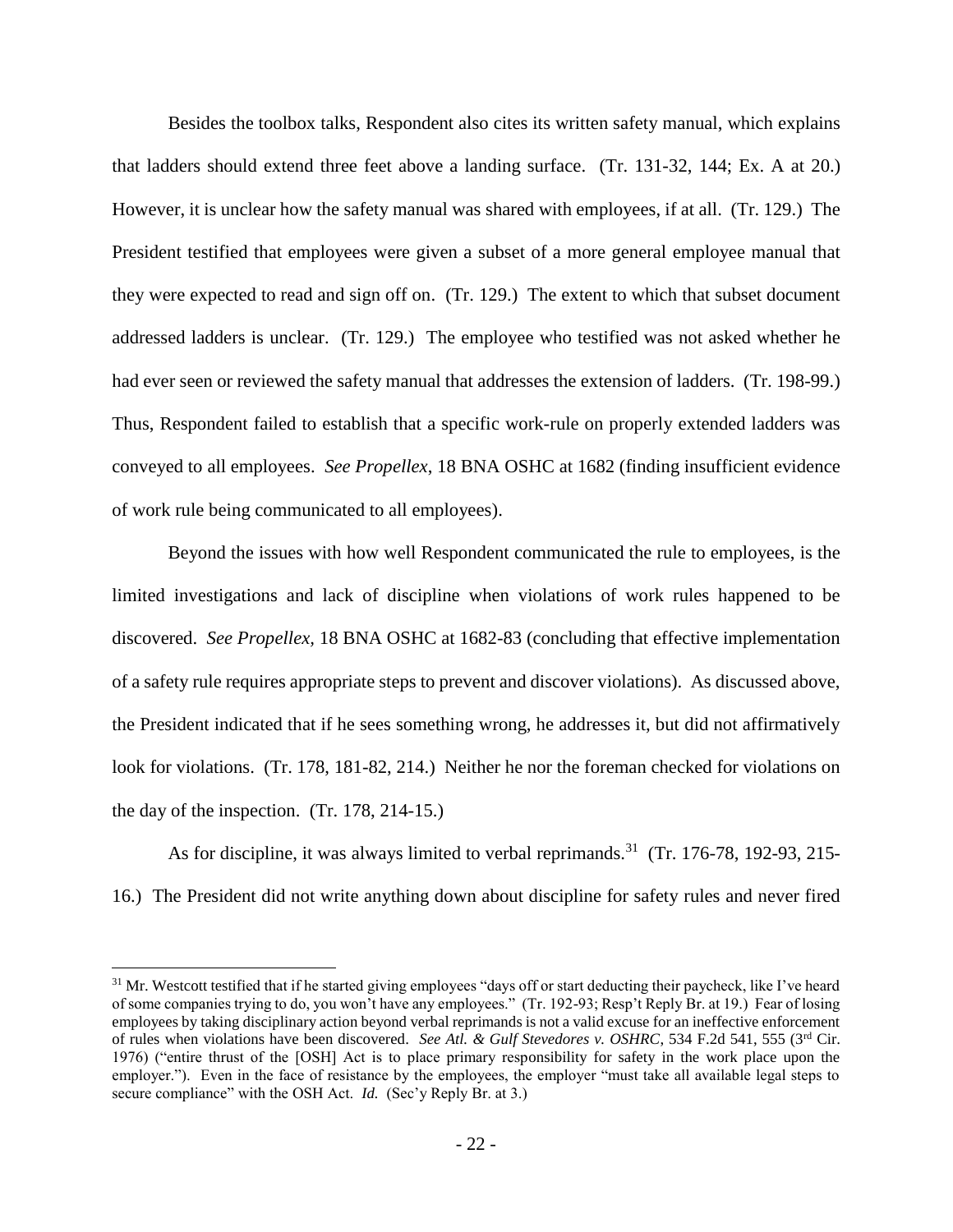or wrote an employee up for not having fall protection. (Tr. 176-78.) He suggested that it was possible someone else might write down a safety issue, but he did not review the daily reports where this information might have been noted. (Tr. 177.)

Respondent did not provide any examples for written discipline for any employee. *See Capeway Roofing Sys., Inc*., 20 BNA OSHC 1331, 1342-43 (No. 00-1986, 2003) (party would have produced evidence if it had been favorable); *Jensen Constr. Co*., 7 BNA OSHC 1477, 1479 (No. 76-1538, 1979) (employer bears the burden of proving all elements of the defense). Employees were told how violating work rules could lead to injuries but were not told that the employer would take any action for violating safety rules. (Tr. 216-17.) *Fla. Gas*, 27 BNA OSHC at 1808 (giving less weight to unsupported claims of verbal discipline); *Stark Excavating, Inc.,* 24 BNA OSHC 2218, 2200 (No. 09-0004, 2014) (consolidated) (defense not established when enforcement evidence was limited to verbal warnings). Accordingly, Respondent failed to establish that the violation was the result of UEM.

#### **D. Characterization and Penalty**

As with Item 1, the hazard at issue for this Item is a fall of approximately 16 feet 8 inches. (Tr. 37-38.) A fall from such a height would likely result in serious injury or death. Thus, the violation was appropriately characterized as "serious."<sup>32</sup> 29 U.S.C. § 666(k) (requiring a serious characterization when "there is a substantial probability that death or serious physical harm could result from" the cited conditions.").

Turning to the penalty amount, as discussed in connection with Item 1, the Act specifies that the Commission must give due consideration to the violation's gravity, the employer's size,

 $32$  Respondent does not challenge the characterization of the violation as serious.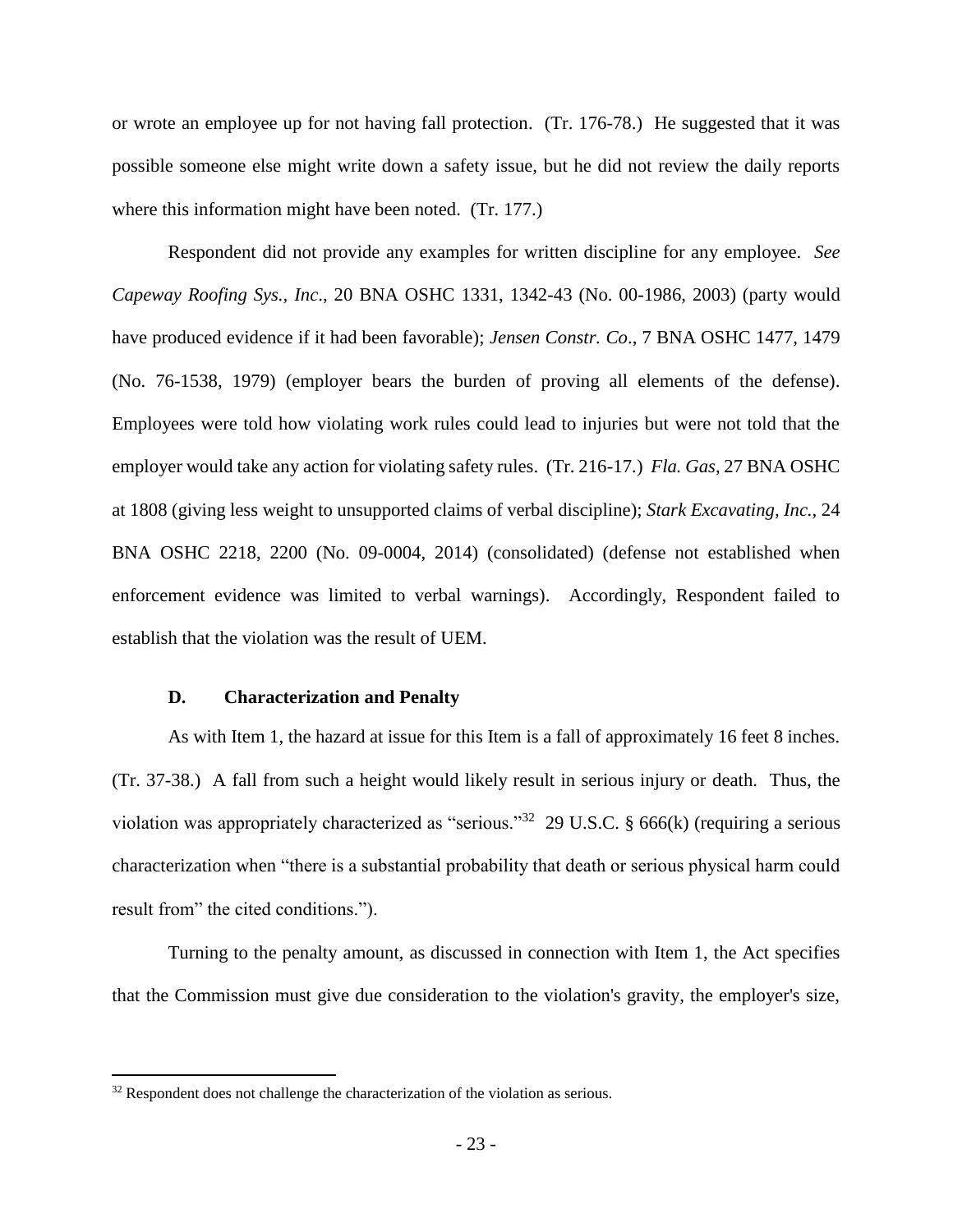history of violation, and good faith. 29 U.S.C. § 666(j). These factors need not be accorded equal weight, and gravity is usually the principle factor. *See e.g*., *Siemens Energy & Automation Inc*., 20 BNA OSHC 2196, 2199 (No. 00-0152, 2005).

Consistent with Item 1, the CO indicated that the severity of an injury resulting from falling off the ladder would be the same as a fall from the roof because of a lack of fall protection. (Tr. 38.) As for the probability of an injury, he explained that OSHA viewed it as "lesser" because employees use the ladder only a few times a day. *Id.* The Secretary also reduced the penalty on the basis of Respondent's small size. *Id.* No increases or decreases were given for Respondent's history and good faith.<sup>33</sup> (Tr. 37-38.) Based on these factors, the Secretary proposes a penalty of \$3,622 for Item 2. (Tr. 9, 36-38.)

Although the Court agrees that Respondent's history does not warrant a change in the penalty amount, a further reduction to the proposed penalty is merited because of the violation's gravity and good faith. *See Valdak Corp.*, 17 BNA OSHC 1135, 1138 (No. 93-0239, 1995) ("The Act places limits for penalty amounts but places no restrictions on the Commission's authority to raise or lower penalties within those limits"), *aff'd*, 73 F.3d 1466 (8th Cir. 1996); *Dana Container, Inc.*, 25 BNA OSHC 1776, 1792 (No. 09-1184, 2015) (departing from Secretary's proposed penalty amount based on the Commission's assessment of gravity), *aff'd*, 847 F.3d 495 (7th Cir. 2017). Assessing a violation's gravity involves considering: (1) the number of employees exposed to the hazard; (2) the duration of exposure; (3) whether any precautions have been taken against injury; (4) the degree of probability that an accident would occur; and (5) the likelihood of injury. *See e.g., Capform, Inc.*, 19 BNA OSHC 1374, 1378 (No. 99-0322, 2001), *aff'd*, 34 F. App'x. 152

<sup>&</sup>lt;sup>33</sup> It appears that the Secretary calculated the gravity-based penalty as approximately 70% of the statutory maximum, and then applied an additional 60% reduction to account for Respondent's size. (Tr. 37-38.)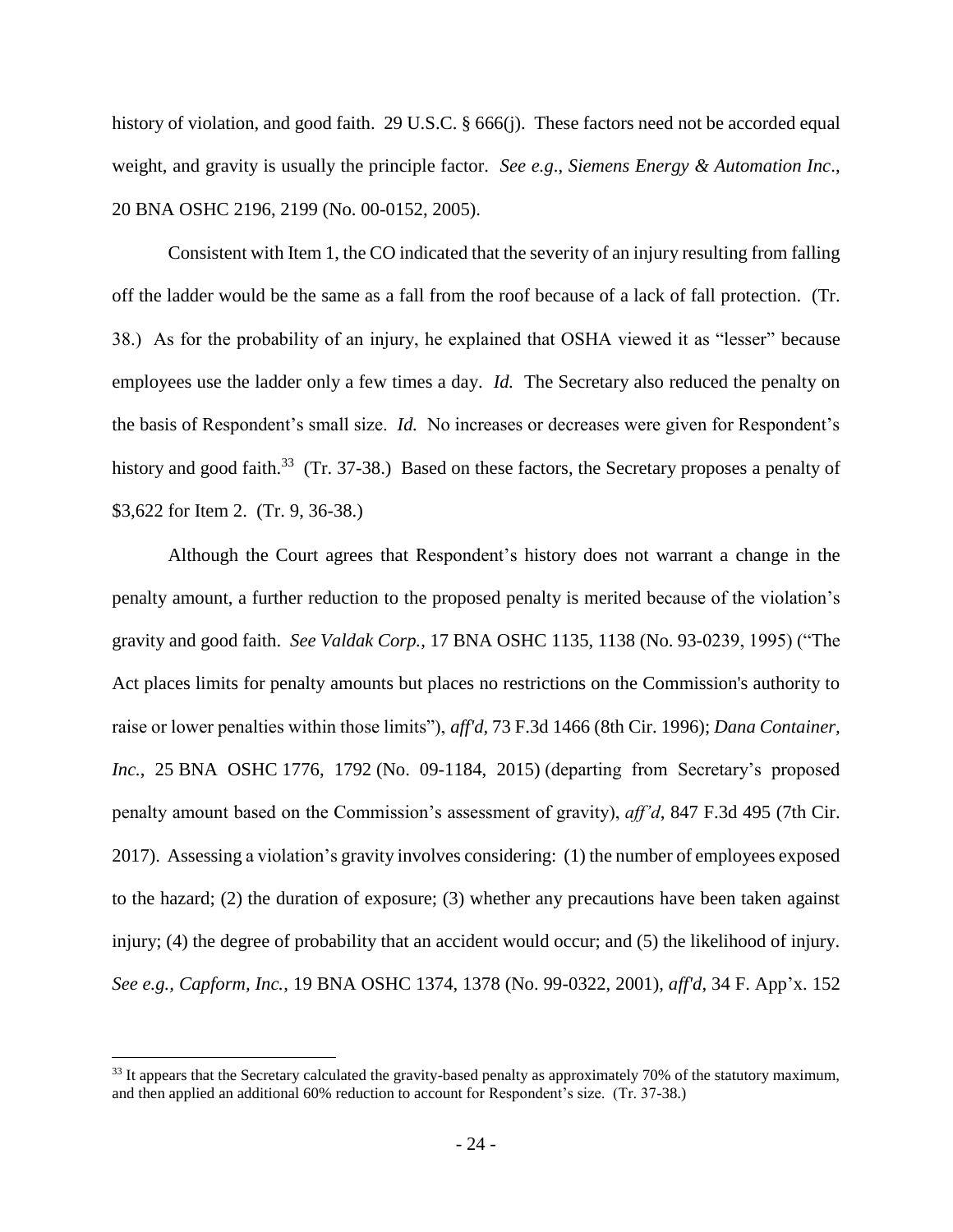(5th Cir. 2002) (unpublished); *Ernest F. Donley's Son, Inc*., 1 BNA OSHC 1186, 1187 (No. 43, 1973) (viewing gravity as the probability of an accident's occurrence and the extent of exposure). The ladder was not the only way to exit or leave the roof—two boom lifts were also present. (Tr. 144, 185.) Although the ladder was used to exit the roof during the inspection and after lunch by Humberto Vixtha, the CO did not see any All Wall employee use the ladder when it was in an improperly configured position at any time.<sup>34</sup> (Tr. 82, 86, 144-45, 148, 213.) The employee who testified indicated that the ladder was not used in the morning when employees had to bring tools to the roof. (Tr. 148, 204.) Further, the CO believed the ladder was promptly extended to address the violation after he raised the issue during the inspection. (Tr. 89.)

As to good faith, Respondent presented evidence of training and instructions about ladders it provided to two employees. 35 (Tr. 198-99; Exs. A, D-E.) In addition, after the inspection, Respondent sought out additional training for all employees, including an OSHA ten-hour course that would cover ladders and other hazards. (Tr. 137-39.) After the OSHA inspection, it elected to participate in a voluntary state site inspection program and was following up with recommendations for further training provided through that program. (Tr. 138-40.) Accordingly, the Court reduces the proposed penalty of \$3,622 by \$1,622 to a Court assessed penalty of \$2,000.

<sup>&</sup>lt;sup>34</sup> In addition, Humbert Vixtha used fall protection when he got onto the ladder during the inspection. (Tr. 212, 217-18.) This evidence does not undermine the finding of the violation as the standard does not provide exceptions to the requirement for ladders to be properly extended if fall protection is used. 29 C.F.R. § 1926.1053(b)(1). However, it does relate to the gravity of the violation. *See Capform*, 19 BNA OSHC at 1378 (considering precautions taken). The CO indicated that the fall hazard mainly related to exiting the roof and agreed that if a person was connected to fall protection when on a ladder, this would somewhat reduce the hazard. (Tr. 87-88.)

<sup>&</sup>lt;sup>35</sup> As noted above, Respondent failed to sufficiently communicate and enforce its rules about ladders. Still, Respondent's safety program is relevant to the assessment of the violation's gravity. *See Capform*, 19 BNA OSHC at 1378 (considering precautions taken against injury when assessing a violation's gravity).